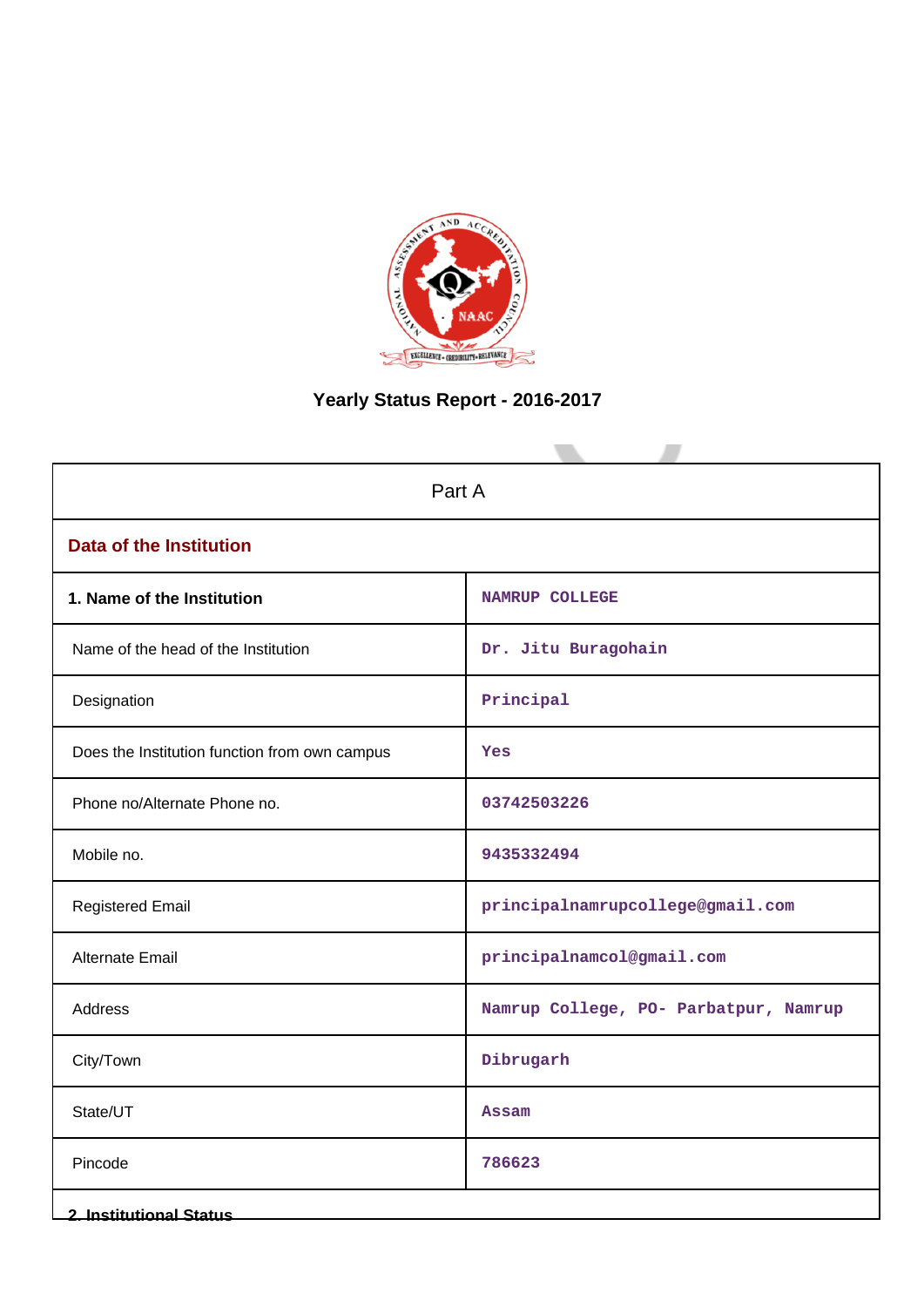| Affiliated / Constituent                       | Affiliated                                                        |  |
|------------------------------------------------|-------------------------------------------------------------------|--|
| Type of Institution                            | Co-education                                                      |  |
| Location                                       | Rural                                                             |  |
| <b>Financial Status</b>                        | Self financed and grant-in-aid                                    |  |
| Name of the IQAC co-ordinator/Director         | Dr. Durga Prassad Gogoi                                           |  |
| Phone no/Alternate Phone no.                   | 03742503226                                                       |  |
| Mobile no.                                     | 9435332494                                                        |  |
| <b>Registered Email</b>                        | principalnamrupcollege@gmail.com                                  |  |
| <b>Alternate Email</b>                         | principalnamcol@gmail.com                                         |  |
| 3. Website Address                             |                                                                   |  |
| Web-link of the AQAR: (Previous Academic Year) | https://namrupcollege.edu.in/uploads<br>/files/AOAR%202015-16.pdf |  |

| 4. Whether Academic Calendar prepared during<br>the year                 | Yes                                                                              |
|--------------------------------------------------------------------------|----------------------------------------------------------------------------------|
| if yes, whether it is uploaded in the institutional website:<br>Weblink: | https://namrupcollege.edu.in/uploads/fi<br>les/Academic%20Calender%202016-17.pdf |

# **5. Accrediation Details**

| Cycle | Grade | <b>CGPA</b> | Year of      | Validity          |                   |
|-------|-------|-------------|--------------|-------------------|-------------------|
|       |       |             | Accrediation | Period From       | Period To         |
| ∼     | в     | 2.27        | 2011         | $30 - Nov - 2011$ | $29 - Nov - 2016$ |

**6. Date of Establishment of IQAC 25-Aug-2004**

# **7. Internal Quality Assurance System**

| Quality initiatives by IQAC during the year for promoting quality culture   |                   |                                       |
|-----------------------------------------------------------------------------|-------------------|---------------------------------------|
| Item / Title of the quality initiative by<br><b>IQAC</b>                    | Date & Duration   | Number of participants/ beneficiaries |
| 4. Outreaching programme<br>on teaching on biology<br>and biotechnology for | $07 - Nov - 2017$ | 35                                    |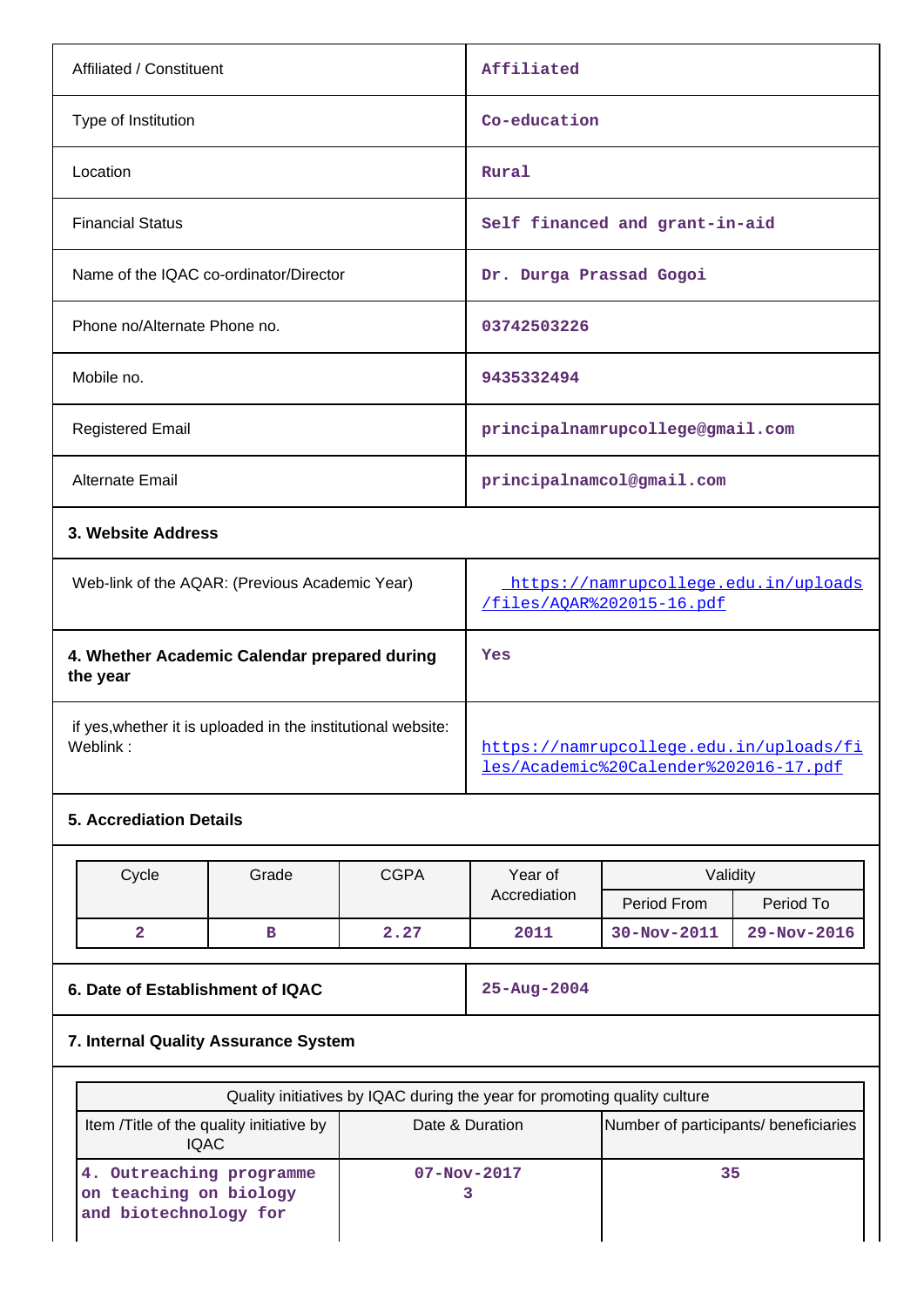| secondary students                                                                                |                                     |     |
|---------------------------------------------------------------------------------------------------|-------------------------------------|-----|
| 3. Outreaching programme<br>on teaching on biology<br>and biotechnology for<br>secondary students | $02 - Nov - 2017$                   | 50  |
| 2. UGC sponsored National<br>Seminar on Current Trends<br>of Biological Research in<br>N.E. India | $29 - Jun - 2017$<br>$\overline{2}$ | 33  |
| 1. Awarness programme on<br>Domestic Violence<br>Act, 2005                                        | $13 - \text{Mar} - 2017$            | 120 |
| View File                                                                                         |                                     |     |

**8. Provide the list of funds by Central/ State Government- UGC/CSIR/DST/DBT/ICMR/TEQIP/World Bank/CPE of UGC etc.**

| Institution/Departmen<br>t/Faculty                                      | Scheme                                           |             | <b>Funding Agency</b> | Year of award with<br>duration | Amount  |
|-------------------------------------------------------------------------|--------------------------------------------------|-------------|-----------------------|--------------------------------|---------|
| Asima Gogoi                                                             | Salary for<br>substitute<br>Teacher              | <b>UGC</b>  |                       | 2016<br>365                    | 600768  |
| Dr. P. Acharyya                                                         | Minor Research<br>project                        |             | <b>UGC</b>            | 2016<br>365                    | 8000    |
| Kalyan Gogoi                                                            | Minor Research<br>project                        |             | <b>UGC</b>            | 2016<br>365                    | 28700   |
| Ranjana Bora<br>Bordoloi                                                | Contingency<br>Grant tp<br><b>Teacher Fellow</b> | <b>UGC</b>  |                       | 2016<br>365                    | 15000   |
| Namrup College                                                          | Infrastructure<br>Grant                          | <b>RUSA</b> |                       | 2016<br>365                    | 6917000 |
| Namrup College                                                          | Finishing<br>School                              | <b>RUSA</b> |                       | 2016<br>365                    | 250000  |
| Dr. Mahinder<br>Singh                                                   | Minor Research<br>project                        |             | <b>UGC</b>            | 2017<br>365                    | 40000   |
| Namrup College                                                          | <b>Students</b><br>Excursion                     | DHE (Assam) |                       | 2017<br>365                    | 100000  |
|                                                                         |                                                  |             | View File             |                                |         |
| 9. Whether composition of IQAC as per latest<br><b>NAAC</b> guidelines: |                                                  |             | <b>Yes</b>            |                                |         |
| Upload latest notification of formation of IQAC                         |                                                  |             | View File             |                                |         |
| 10. Number of IQAC meetings held during the<br>year :                   |                                                  |             | $\overline{2}$        |                                |         |

 The minutes of IQAC meeting and compliances to the decisions have been uploaded on the institutional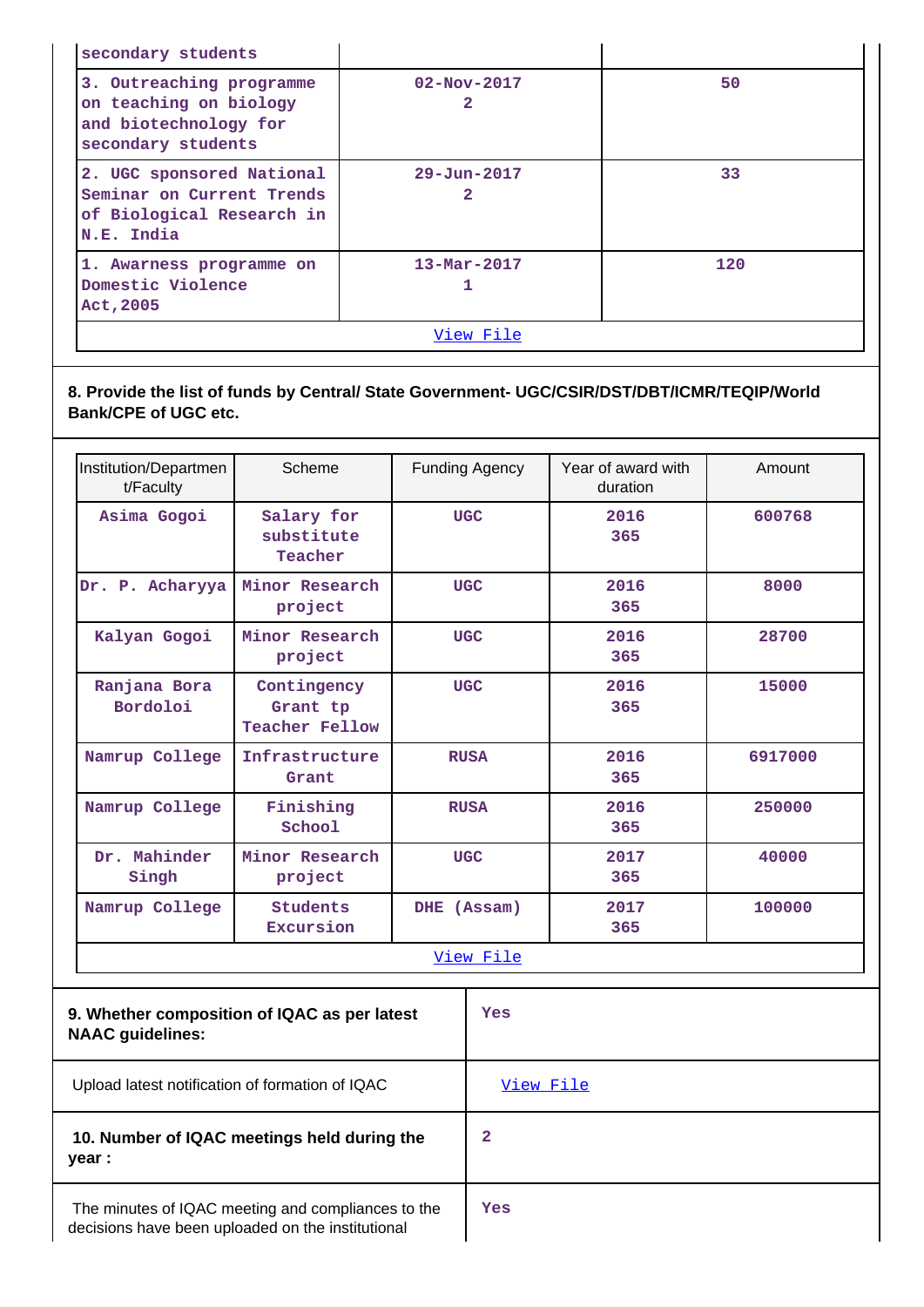| website                                                                                                           |           |
|-------------------------------------------------------------------------------------------------------------------|-----------|
| Upload the minutes of meeting and action taken report                                                             | View File |
| 11. Whether IQAC received funding from any of<br>the funding agency to support its activities<br>during the year? | No        |

**12. Significant contributions made by IQAC during the current year(maximum five bullets)**

**1. RUSSA finishing School programme 2. Awareness Programme on Domestic Violence Act, 2005 3. Arrangement of Solid Waste management (Dustbin) 4. National Seminar on Current Trends of Biological Research in NE India: Challenges Prospects. 5. Providing free teaching to the school going children of the local community**

 **No Files Uploaded !!!**

**13. Plan of action chalked out by the IQAC in the beginning of the academic year towards Quality Enhancement and outcome achieved by the end of the academic year**

| Plan of Action                                                                                  | Achivements/Outcomes                                                                                                                                                                                                                   |
|-------------------------------------------------------------------------------------------------|----------------------------------------------------------------------------------------------------------------------------------------------------------------------------------------------------------------------------------------|
| 6. To arrange outreach programme to<br>attract students towards academic<br>interest in science | 6. The department of Botany, Zoology<br>and IBTHub of the college conducted<br>lectures and science quiz competition<br>among the students of nearby schools to<br>promote curiosity in science as a<br>discipline.                    |
| 5. To conduct awareness programme<br>related to domestic violence                               | 5. Awareness programme on Domestic<br>Violence Act 2005 was organised by<br>Dept. of Sociology on 30th March, 2017                                                                                                                     |
| 4. To make provision of sports<br>facilities                                                    | 4. Sports facilities were provided to<br>the student community by installing<br>synthetic badminton court, Table Tennis<br>flooring and Multi Gym station in the<br>Indoor sports complex which was<br>financed through RUSA.          |
| 3. To make provision for solid waste<br>management                                              | 3. 8 numbers of iron structured dustbin<br>basket were installed in different<br>places in the college campus for<br>adopting and maintaining the habits of<br>cleanliness and hygiene among the<br>students.                          |
| 2. Outreach programme for academic<br>motivation to the school learners                         | 2. Some faculties of both the arts and<br>science stream have conducted mentoring<br>as well as motivational classes to the<br>higher class students of the adjoining<br>schools with a purpose of widening<br>their academic horizon. |
| 1. Observation of College Establishment<br>Day                                                  | 1. The Foundation day of the college<br>was observed by following the Late<br>Bhaba Konwar Memorial lecture and by                                                                                                                     |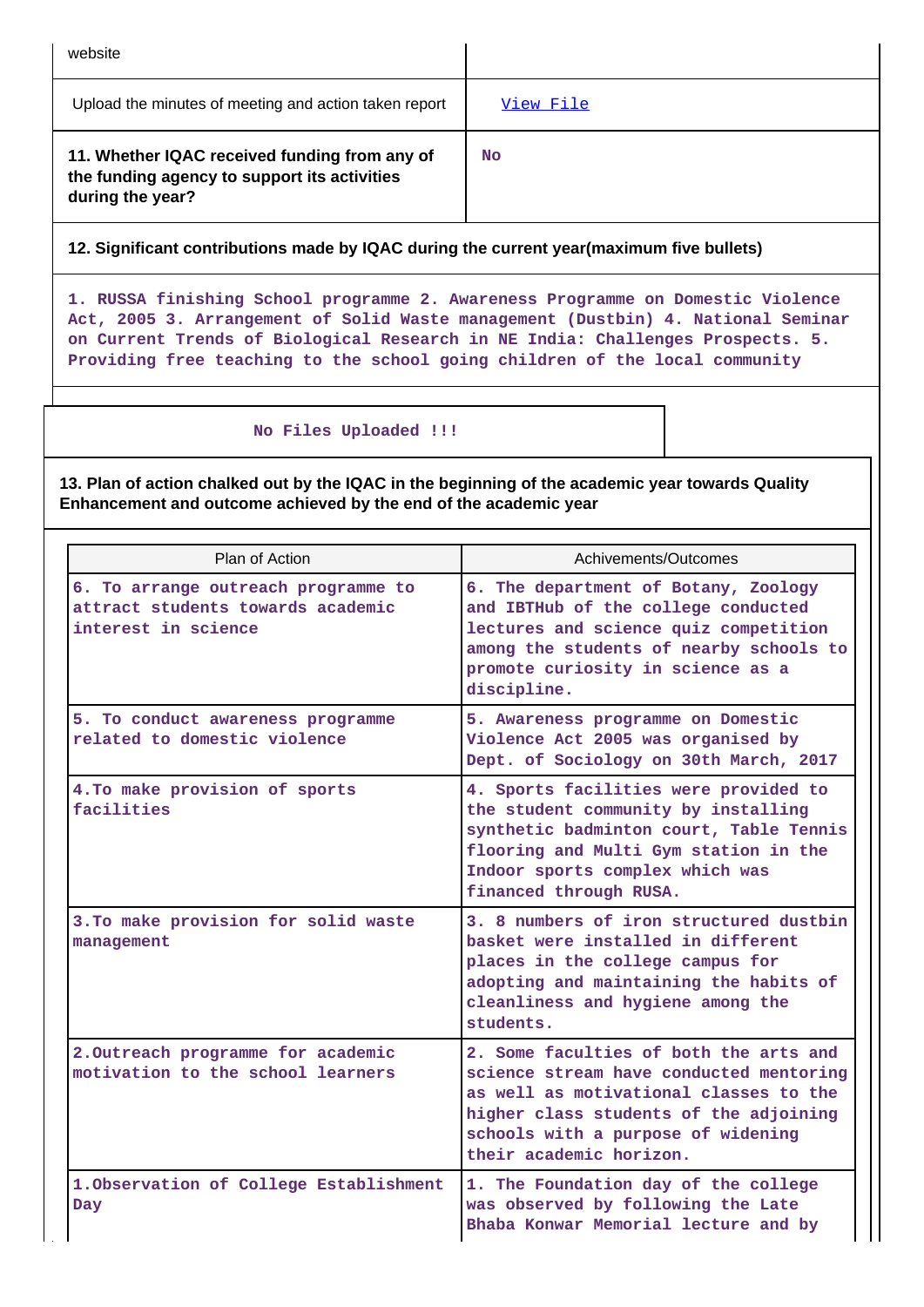|                                                                                                                      | organising a book fare in the college<br>campus.                                                                                                                                                                                                                                                                                                                                                                                                                                                                                                                                                                                                                                                                                                                                                                                                                                                                                                                                                                                                                                                                                                                                                        |
|----------------------------------------------------------------------------------------------------------------------|---------------------------------------------------------------------------------------------------------------------------------------------------------------------------------------------------------------------------------------------------------------------------------------------------------------------------------------------------------------------------------------------------------------------------------------------------------------------------------------------------------------------------------------------------------------------------------------------------------------------------------------------------------------------------------------------------------------------------------------------------------------------------------------------------------------------------------------------------------------------------------------------------------------------------------------------------------------------------------------------------------------------------------------------------------------------------------------------------------------------------------------------------------------------------------------------------------|
|                                                                                                                      | View File                                                                                                                                                                                                                                                                                                                                                                                                                                                                                                                                                                                                                                                                                                                                                                                                                                                                                                                                                                                                                                                                                                                                                                                               |
| 14. Whether AQAR was placed before statutory<br>body?                                                                | Yes                                                                                                                                                                                                                                                                                                                                                                                                                                                                                                                                                                                                                                                                                                                                                                                                                                                                                                                                                                                                                                                                                                                                                                                                     |
| Name of Statutory Body                                                                                               | <b>Meeting Date</b>                                                                                                                                                                                                                                                                                                                                                                                                                                                                                                                                                                                                                                                                                                                                                                                                                                                                                                                                                                                                                                                                                                                                                                                     |
| IQAC Central Committee                                                                                               | 25-Aug-2021                                                                                                                                                                                                                                                                                                                                                                                                                                                                                                                                                                                                                                                                                                                                                                                                                                                                                                                                                                                                                                                                                                                                                                                             |
| 15. Whether NAAC/or any other accredited<br>body(s) visited IQAC or interacted with it to<br>assess the functioning? | <b>No</b>                                                                                                                                                                                                                                                                                                                                                                                                                                                                                                                                                                                                                                                                                                                                                                                                                                                                                                                                                                                                                                                                                                                                                                                               |
| 16. Whether institutional data submitted to<br>AISHE:                                                                | Yes                                                                                                                                                                                                                                                                                                                                                                                                                                                                                                                                                                                                                                                                                                                                                                                                                                                                                                                                                                                                                                                                                                                                                                                                     |
| Year of Submission                                                                                                   | 2017                                                                                                                                                                                                                                                                                                                                                                                                                                                                                                                                                                                                                                                                                                                                                                                                                                                                                                                                                                                                                                                                                                                                                                                                    |
| Date of Submission                                                                                                   | $01 - Jan - 2017$                                                                                                                                                                                                                                                                                                                                                                                                                                                                                                                                                                                                                                                                                                                                                                                                                                                                                                                                                                                                                                                                                                                                                                                       |
| 17. Does the Institution have Management<br><b>Information System?</b>                                               | Yes                                                                                                                                                                                                                                                                                                                                                                                                                                                                                                                                                                                                                                                                                                                                                                                                                                                                                                                                                                                                                                                                                                                                                                                                     |
| If yes, give a brief descripiton and a list of modules<br>currently operational (maximum 500 words)                  | To maintain a healthy relationship of<br>the students and their guardians with<br>Namrup College, the college has a very<br>informative prospectus from where they<br>could access information about the<br>college and various courses offered by<br>the college along with fee structure of<br>each course. Namrup College has a well<br>maintained websites which provide<br>updated information at anytime about<br>the college. The college is also<br>equipped with an Electronic Notice<br>Board which displayed various<br>information related to the students and<br>the college. Namrup College also has a<br>public addressing system which is used<br>for different purposes like different<br>meetings alongside cultural activities,<br>seminars, competitions etc. Both<br>electronic notice board and public<br>addressing system were controlled by<br>the office of the college. To remind<br>the students, teaching and non teaching<br>staff about the key dates and events<br>throughout the academic year, the<br>college has its own academic calendar.<br>Another important document is meeting<br>proceedings. Namrup College keeps<br>records of each meeting properly in the |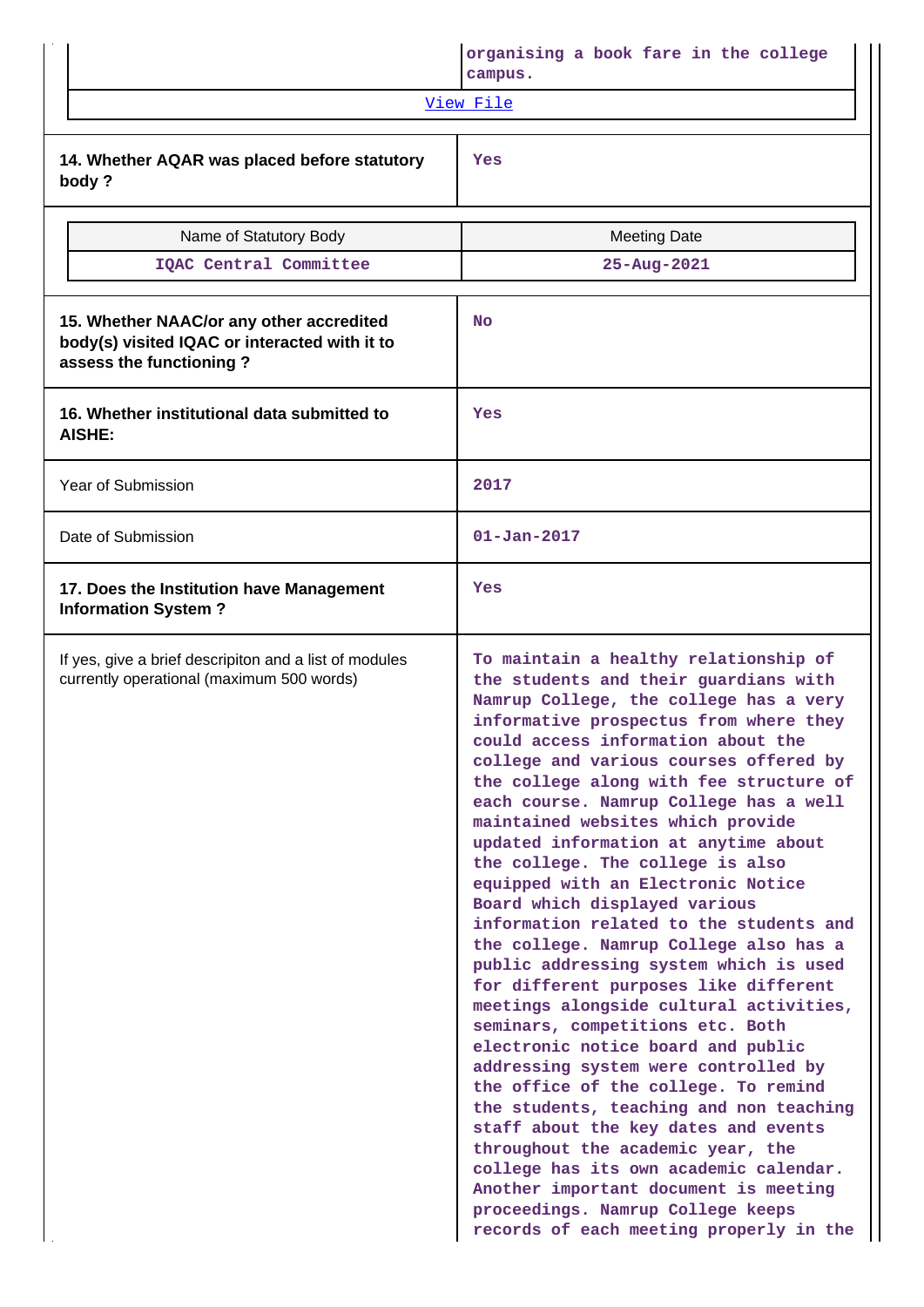**meeting proceedings. Documents of student enrolment, admission of students and all examination related documents were maintained manually as well as digitally in computer database by the administrative branch of the college. Recording of teacher attendance was done with the help of teacher's attendance sheet and biometric system which is maintained by the Administrative branch of the college. Likewise, teachers themselves also maintained their records of class taken and topic taught etc. by using academic diaries present at their department. Various records like student attendance, class routine, course plan, internal assessment and other departmental activities (seminar, awareness program, field study etc.) were maintained manually by the department but the records like internal assessment were also shared with the administrative branch of the college. The college magazine provides a good platform to maintain record of student activities especially extra curricular activities. Managing of leave of teaching and non teaching staff is carried out by the administrative branch of the college by maintaining proper leave application so that the staff could easily assessed their available leaves. Management Information System (Partial) 20162017: The College has Management Information System (Partial) which are as follows: • College prospectus • College website • Electronic Notice Board • Public Addressing System • Academic calendar • Meeting proceedings • Record of students enrollment, admission, examination related documents • Recording of Teacher's attendance by teacher attendance sheet and biometric system • Teacher's academic diaries • Record keeping of various departments relating to their departmental activities like record of student attendance, preparation of class routine, course plan, records of internal assessment • Various reports of extra curricular activities • Leave management of teacher and non teaching staff We are still in the early stages of utilizing the learning platforms towards Computerized MIS, but it has great potential for the future.**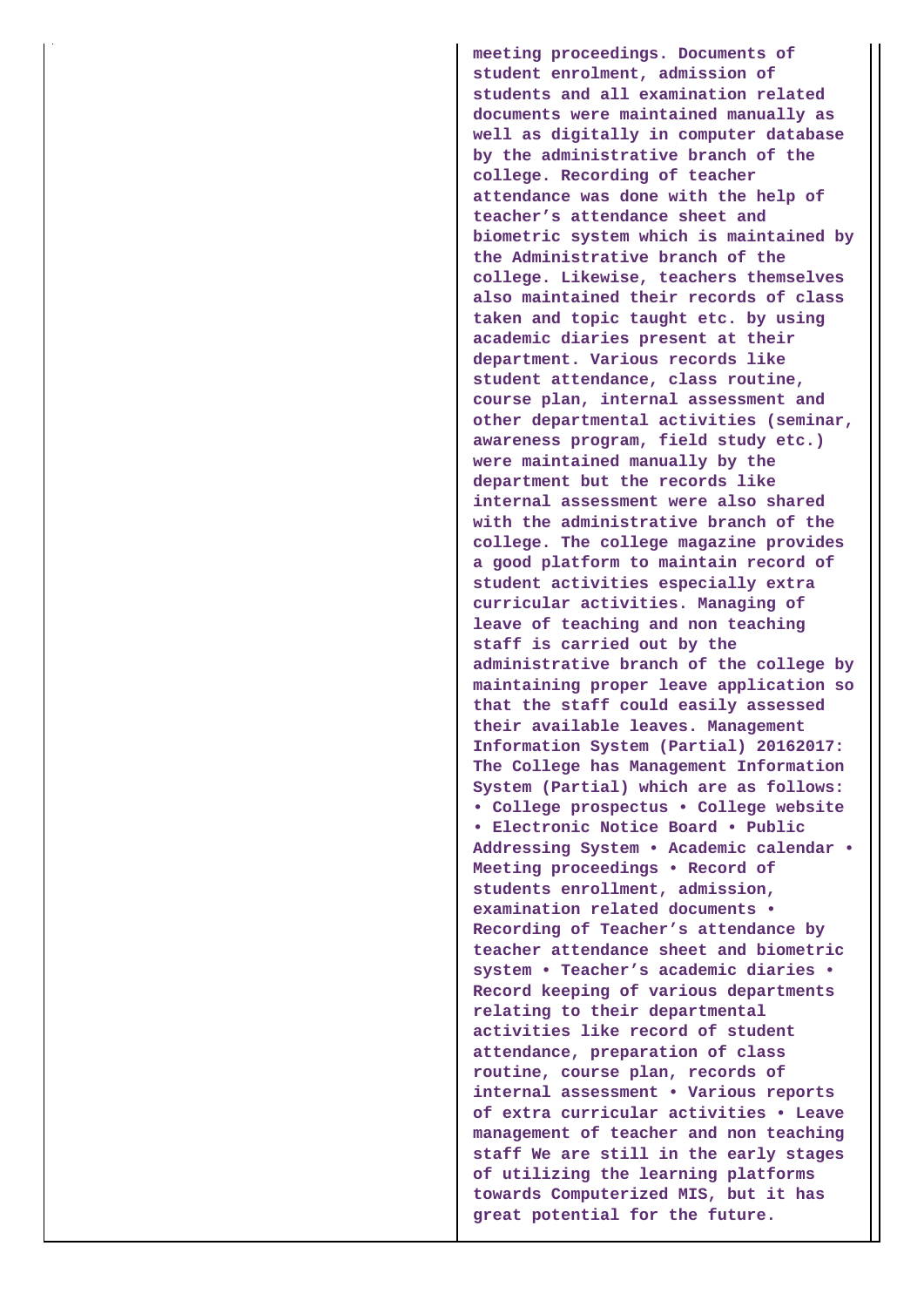# **CRITERION I – CURRICULAR ASPECTS**

#### **1.1 – Curriculum Planning and Implementation**

 1.1.1 – Institution has the mechanism for well planned curriculum delivery and documentation. Explain in 500 words

 **Curriculum delivery and documentation are planned in advance before the start of an academic session and utmost care is taken for successful implementation: 1. Before the start of new session, the academic committee prepares the daily class routine and the academic calendar incorporating working and teaching days, 2. The faculty members are prepared the teaching plan for the forthcoming session in advance and display to the students in notice board, 3. Course progress or unit covered are recorded on daily basis by the faculty members in the departmental register/diary 4. Field study, seminars, assignments, sessional examination etc. are conducted by faculty members as per the teaching plan and academic calendar and activities are recorded by the department**

#### 1.1.2 – Certificate/ Diploma Courses introduced during the academic year

| Certificate                                                                 | Diploma Courses | Dates of<br>Introduction | <b>Duration</b> | Focus on employ<br>ability/entreprene<br>urship | Skill<br>Development |
|-----------------------------------------------------------------------------|-----------------|--------------------------|-----------------|-------------------------------------------------|----------------------|
| Spoken<br>English                                                           | <b>NIL</b>      | 01/02/2016               | 180             | <b>NIL</b>                                      | skill<br>development |
| <b>UGC</b><br>sponsored<br>Course on<br>Gandhian<br>Philosophy<br>(Batch 1) | <b>NIL</b>      | 08/08/2016               | 180             | <b>NIL</b>                                      | Skill<br>development |
| Ambedkar<br>Philosophy                                                      | <b>NIL</b>      | 02/04/2016               | 180             | <b>NIL</b>                                      | skill<br>development |

#### **1.2 – Academic Flexibility**

1.2.1 – New programmes/courses introduced during the academic year

| Programme/Course  | Programme Specialization | Dates of Introduction |  |
|-------------------|--------------------------|-----------------------|--|
| Nill              | Nil                      | Nill                  |  |
| No file uploaded. |                          |                       |  |

# 1.2.2 – Programmes in which Choice Based Credit System (CBCS)/Elective course system implemented at the affiliated Colleges (if applicable) during the academic year.

| Name of programmes adopting<br><b>CBCS</b>                                           | Programme Specialization | Date of implementation of<br><b>CBCS/Elective Course System</b> |  |  |  |  |  |  |
|--------------------------------------------------------------------------------------|--------------------------|-----------------------------------------------------------------|--|--|--|--|--|--|
| Nill                                                                                 | NA                       | Nill                                                            |  |  |  |  |  |  |
| 1.2.3 – Students enrolled in Certificate/ Diploma Courses introduced during the year |                          |                                                                 |  |  |  |  |  |  |
|                                                                                      | Certificate              | Diploma Course                                                  |  |  |  |  |  |  |
|                                                                                      |                          |                                                                 |  |  |  |  |  |  |

# Number of Students **110** Number of Students **110 1.3 – Curriculum Enrichment** 1.3.1 – Value-added courses imparting transferable and life skills offered during the year

| Value Added Courses | Date of Introduction | Number of Students Enrolled |
|---------------------|----------------------|-----------------------------|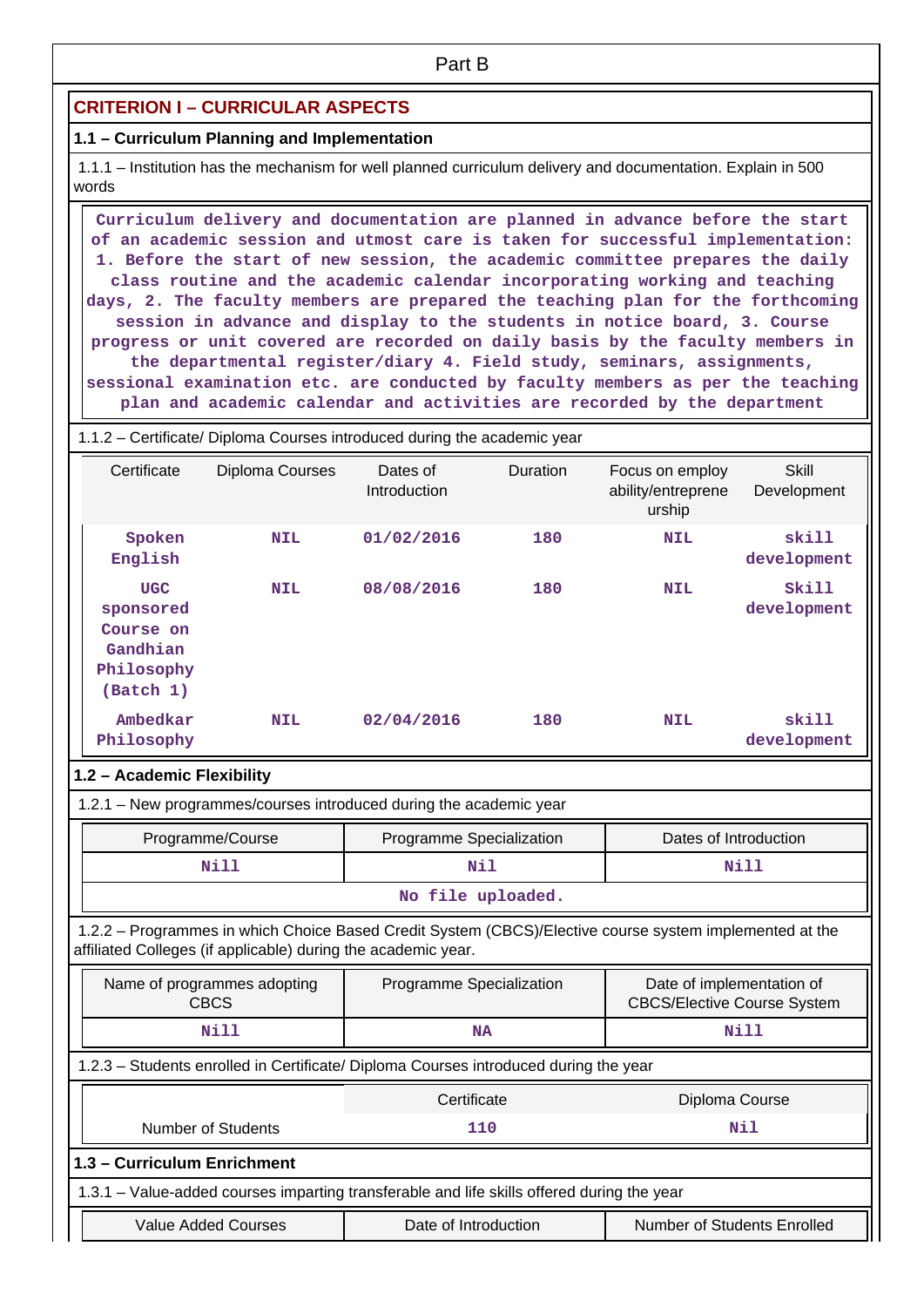| <b>NIL</b>                                                              | <b>Nill</b>                                                                                                                                                                                           | <b>Nill</b>                                                  |  |  |  |
|-------------------------------------------------------------------------|-------------------------------------------------------------------------------------------------------------------------------------------------------------------------------------------------------|--------------------------------------------------------------|--|--|--|
|                                                                         | No file uploaded.                                                                                                                                                                                     |                                                              |  |  |  |
| 1.3.2 - Field Projects / Internships under taken during the year        |                                                                                                                                                                                                       |                                                              |  |  |  |
| Project/Programme Title                                                 | Programme Specialization                                                                                                                                                                              | No. of students enrolled for Field<br>Projects / Internships |  |  |  |
| <b>BSC</b>                                                              | A filed study visit at<br>Joypore Rainforest by the<br>students of Zoology<br>department                                                                                                              | 8                                                            |  |  |  |
| <b>BSC</b>                                                              | Industrial Training of<br>chemistry students at<br>BVFCL, Namrup by<br>Department of Chemistry                                                                                                        | 3                                                            |  |  |  |
| <b>BA</b>                                                               | A study of literacy<br>rate and socio-economic<br>condition on Maj Kopahuwa<br>gaon under Kenduguri gaon<br>Panchayat of Dibrugarh<br>district of Assam was<br>carried out by Education<br>department | 9                                                            |  |  |  |
| <b>BSC</b>                                                              | An environment Study<br>was done by Zoology<br>Department                                                                                                                                             | 8                                                            |  |  |  |
| <b>BA</b>                                                               | Field Survey was<br>conducted by Sociology<br>Department (Hand and<br>Sanitization)                                                                                                                   | 60                                                           |  |  |  |
| <b>BA</b>                                                               | Field study on<br>Sociological issues was<br>carried out by Department<br>of Sociology                                                                                                                | 60                                                           |  |  |  |
| <b>BSC</b>                                                              | Project work on Tea<br>Nursery management, shade<br>tree effect, orthodox<br>tea, green tea, etc. by<br>Botany students                                                                               | 4                                                            |  |  |  |
| <b>BSC</b>                                                              | Field study at Joypur<br>Rain Forest" by Botany<br>Department                                                                                                                                         | 21                                                           |  |  |  |
|                                                                         | No file uploaded.                                                                                                                                                                                     |                                                              |  |  |  |
| 1.4 - Feedback System                                                   |                                                                                                                                                                                                       |                                                              |  |  |  |
| 1.4.1 - Whether structured feedback received from all the stakeholders. |                                                                                                                                                                                                       |                                                              |  |  |  |
| <b>Students</b>                                                         |                                                                                                                                                                                                       | Yes                                                          |  |  |  |
| <b>Teachers</b>                                                         |                                                                                                                                                                                                       | No                                                           |  |  |  |
| <b>Employers</b>                                                        |                                                                                                                                                                                                       | No                                                           |  |  |  |
| Alumni                                                                  |                                                                                                                                                                                                       | No                                                           |  |  |  |
| Parents                                                                 |                                                                                                                                                                                                       | No                                                           |  |  |  |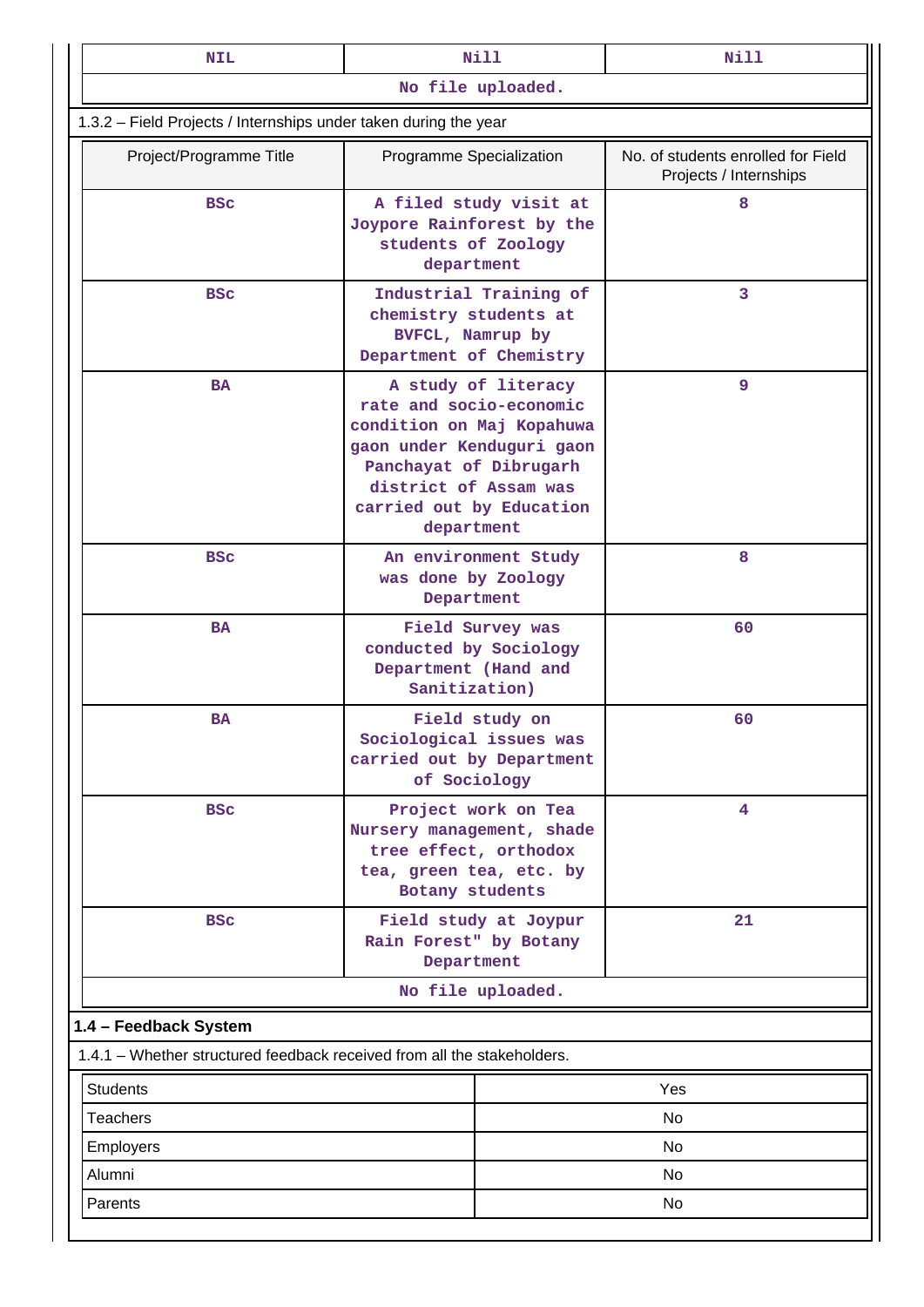1.4.2 – How the feedback obtained is being analyzed and utilized for overall development of the institution? (maximum 500 words)

#### Feedback Obtained

**Feedback on Faculty members is collected from the 6th semester students, preferably toward the end of the semester. The feedback is based on a structured questionnaire framed and approved by the IQAC of the college. Teachers provide informal as well as formal feedback (NCTU meeting and during the meeting called upon by the principal) to the head of the institution on different academic, administrative and other affairs related to the college. Analysis: The feedbacks received from the students are then analyzed by the senior teachers of the college appointed by the IQAC. Evaluation is carried out on the questionnaire with an assigned score and identified the students' dissatisfaction parameters. The result obtained is conveyed to the principal for further action. Action taken: The College established an IQAC as a Quality sustenance and Quality enhancement measure. The IQAC has been infusing a sense of belongingness into the entire teaching faculty of the institution. IQAC encourages teaching faculty to join in the FDP, workshops, orientation programme, refresher courses every year to upgrade the knowledge and also to learn, enhance and implement new methods and techniques (use of projectors) in the teaching learning process. The functioning of various committees of the college strengthens the quality substance and enhancement measure to ensure the effective development of curricula. With the help of different cells functioning in the college like Anti- ragging cell, Anti- tobacco cell, Green Life Society, Physical Society, Literature Society, NSS etc. the college makes efforts to integrate socially relevant issues into the curriculum. The curriculum is enriched through mini projects (Department of Zoology, Botany), seminars, Group discussion, field visits etc. by many departments. College purchase relevant books for the library as per the new syllabus to enrich the library. To support the curriculum, College always tries to upgrade infrastructure and purchase new equipment for laboratory of the science stream.**

# **CRITERION II – TEACHING- LEARNING AND EVALUATION**

#### **2.1 – Student Enrolment and Profile**

2.1.1 – Demand Ratio during the year

| $2.1.1 - 1.0$ contains in all $0.001$ and $0.001$                                                                                                                                                                                                                                                                                                                                                           |                    |                             |      |                              |    |                                   |                          |  |  |
|-------------------------------------------------------------------------------------------------------------------------------------------------------------------------------------------------------------------------------------------------------------------------------------------------------------------------------------------------------------------------------------------------------------|--------------------|-----------------------------|------|------------------------------|----|-----------------------------------|--------------------------|--|--|
| Name of the<br>Programme                                                                                                                                                                                                                                                                                                                                                                                    |                    | Programme<br>Specialization |      | Number of seats<br>available |    | Number of<br>Application received | <b>Students Enrolled</b> |  |  |
| <b>BA</b>                                                                                                                                                                                                                                                                                                                                                                                                   | Major &<br>General |                             |      | 240                          |    | 210                               | 200                      |  |  |
| Major &<br><b>BSC</b><br>General                                                                                                                                                                                                                                                                                                                                                                            |                    |                             | 120  |                              | 90 |                                   | 82                       |  |  |
|                                                                                                                                                                                                                                                                                                                                                                                                             |                    |                             |      | View File                    |    |                                   |                          |  |  |
| 2.2 - Catering to Student Diversity                                                                                                                                                                                                                                                                                                                                                                         |                    |                             |      |                              |    |                                   |                          |  |  |
| 2.2.1 - Student - Full time teacher ratio (current year data)                                                                                                                                                                                                                                                                                                                                               |                    |                             |      |                              |    |                                   |                          |  |  |
| Year<br>Number of<br>Number of<br>Number of<br>Number of<br>Number of<br>fulltime teachers<br>fulltime teachers<br>students enrolled<br>students enrolled<br>teachers<br>in the institution<br>teaching both UG<br>in the institution<br>available in the<br>available in the<br>and PG courses<br>(UG)<br>(PG)<br>institution<br>institution<br>teaching only UG<br>teaching only PG<br>courses<br>courses |                    |                             |      |                              |    |                                   |                          |  |  |
| 2016                                                                                                                                                                                                                                                                                                                                                                                                        | 537                |                             | Nill | 26                           |    | Nill                              | Nill                     |  |  |
| 2.3 - Teaching - Learning Process                                                                                                                                                                                                                                                                                                                                                                           |                    |                             |      |                              |    |                                   |                          |  |  |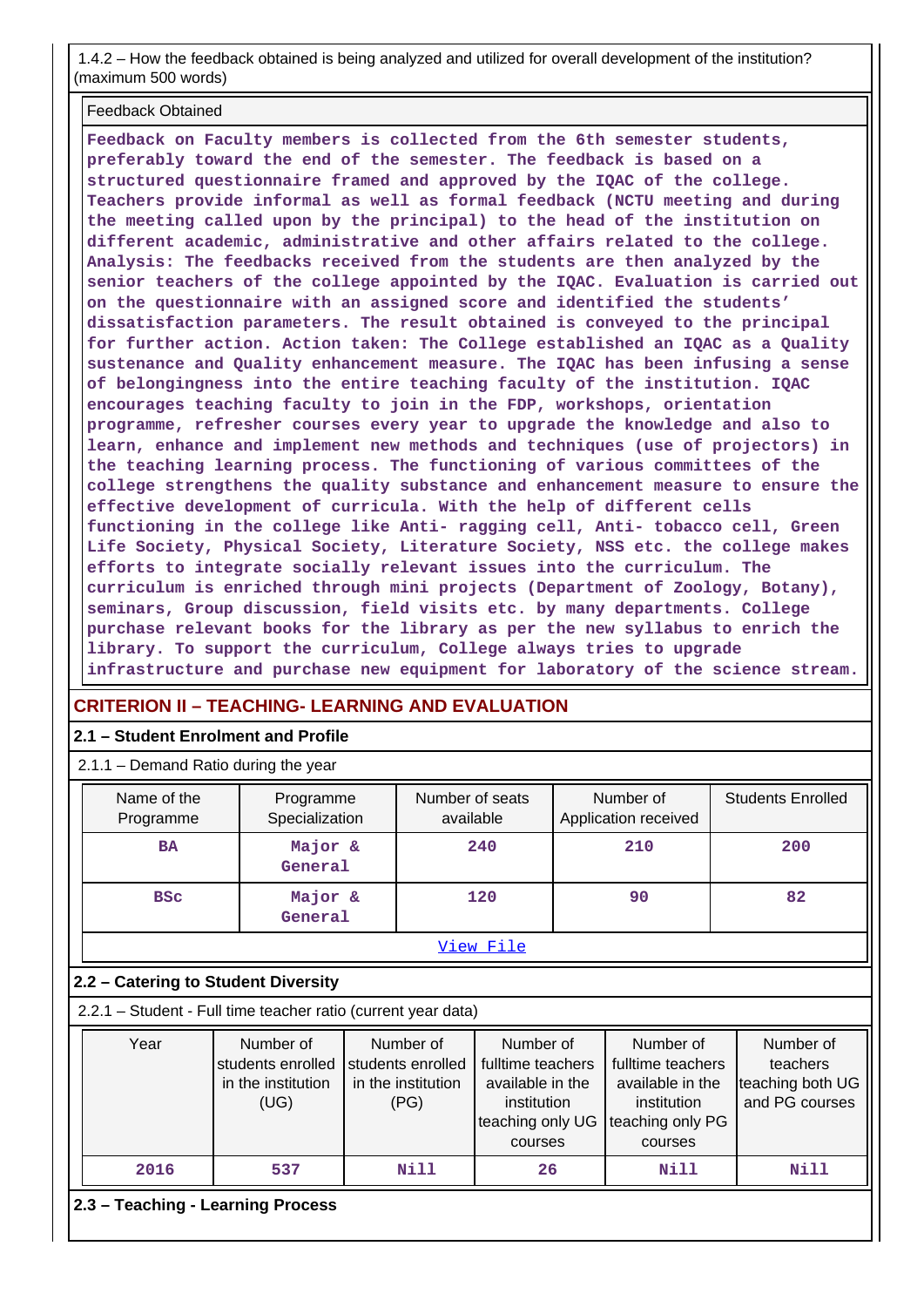2.3.1 – Percentage of teachers using ICT for effective teaching with Learning Management Systems (LMS), Elearning resources etc. (current year data)

| lcarilling rosodroos olo. Todriont your data)                                                                                                                                                                                                                                                                                                                                                                                                                                                                                                                          |                                              |                         |                                                                                                            |                                                |                                        |             |                                                                |      |      |                                                                                       |  |
|------------------------------------------------------------------------------------------------------------------------------------------------------------------------------------------------------------------------------------------------------------------------------------------------------------------------------------------------------------------------------------------------------------------------------------------------------------------------------------------------------------------------------------------------------------------------|----------------------------------------------|-------------------------|------------------------------------------------------------------------------------------------------------|------------------------------------------------|----------------------------------------|-------------|----------------------------------------------------------------|------|------|---------------------------------------------------------------------------------------|--|
| Number of<br><b>Teachers on Roll</b>                                                                                                                                                                                                                                                                                                                                                                                                                                                                                                                                   | teachers using<br>ICT (LMS, e-<br>Resources) | Number of               |                                                                                                            | <b>ICT Tools and</b><br>resources<br>available | Number of ICT<br>enabled<br>Classrooms |             | Numberof smart<br>classrooms                                   |      |      | E-resources and<br>techniques used                                                    |  |
| 26                                                                                                                                                                                                                                                                                                                                                                                                                                                                                                                                                                     |                                              | 12                      | 62<br>$\overline{\mathbf{2}}$                                                                              |                                                |                                        | Nill        |                                                                | Nill |      |                                                                                       |  |
|                                                                                                                                                                                                                                                                                                                                                                                                                                                                                                                                                                        |                                              |                         |                                                                                                            | View File of ICT Tools and resources           |                                        |             |                                                                |      |      |                                                                                       |  |
|                                                                                                                                                                                                                                                                                                                                                                                                                                                                                                                                                                        |                                              |                         |                                                                                                            | View File of E-resources and techniques used   |                                        |             |                                                                |      |      |                                                                                       |  |
| 2.3.2 - Students mentoring system available in the institution? Give details. (maximum 500 words)                                                                                                                                                                                                                                                                                                                                                                                                                                                                      |                                              |                         |                                                                                                            |                                                |                                        |             |                                                                |      |      |                                                                                       |  |
| Namrup College follows a mentoring process departmentally. The departmental faculty members (mentors) are<br>involved with the respective students for better guidance, career progression, academic development as well as<br>psychological well being. Mentors are helped them by counselling on different issues besides their doubt in<br>academic sides. At the very beginning of the new academic session, the faculty members conduct an orientation<br>programme to make them aware about their upcoming academic session. Students are benefited from mentors |                                              |                         |                                                                                                            | through such activities.                       |                                        |             |                                                                |      |      |                                                                                       |  |
| Mentor: Mentee Ratio<br>Number of students enrolled in the<br>Number of fulltime teachers<br>institution                                                                                                                                                                                                                                                                                                                                                                                                                                                               |                                              |                         |                                                                                                            |                                                |                                        |             |                                                                |      |      |                                                                                       |  |
|                                                                                                                                                                                                                                                                                                                                                                                                                                                                                                                                                                        | 537                                          |                         |                                                                                                            |                                                | 26                                     |             |                                                                |      | 1:21 |                                                                                       |  |
| 2.4 - Teacher Profile and Quality                                                                                                                                                                                                                                                                                                                                                                                                                                                                                                                                      |                                              |                         |                                                                                                            |                                                |                                        |             |                                                                |      |      |                                                                                       |  |
| 2.4.1 - Number of full time teachers appointed during the year                                                                                                                                                                                                                                                                                                                                                                                                                                                                                                         |                                              |                         |                                                                                                            |                                                |                                        |             |                                                                |      |      |                                                                                       |  |
| No. of sanctioned<br>positions                                                                                                                                                                                                                                                                                                                                                                                                                                                                                                                                         |                                              | No. of filled positions |                                                                                                            | Vacant positions                               |                                        |             | Positions filled during<br>the current year                    |      |      | No. of faculty with<br>Ph.D                                                           |  |
| 33                                                                                                                                                                                                                                                                                                                                                                                                                                                                                                                                                                     |                                              | 26                      |                                                                                                            |                                                | 7                                      |             | $\overline{a}$                                                 |      |      | 6                                                                                     |  |
| 2.4.2 - Honours and recognition received by teachers (received awards, recognition, fellowships at State, National,<br>International level from Government, recognised bodies during the year)                                                                                                                                                                                                                                                                                                                                                                         |                                              |                         |                                                                                                            |                                                |                                        |             |                                                                |      |      |                                                                                       |  |
| Year of Award                                                                                                                                                                                                                                                                                                                                                                                                                                                                                                                                                          |                                              |                         | Name of full time teachers<br>receiving awards from<br>state level, national level,<br>international level |                                                |                                        | Designation |                                                                |      |      | Name of the award,<br>fellowship, received from<br>Government or recognized<br>bodies |  |
| Nill                                                                                                                                                                                                                                                                                                                                                                                                                                                                                                                                                                   |                                              |                         | Nil                                                                                                        |                                                |                                        | Nill        |                                                                |      |      | Nil                                                                                   |  |
|                                                                                                                                                                                                                                                                                                                                                                                                                                                                                                                                                                        |                                              |                         |                                                                                                            |                                                | No file uploaded.                      |             |                                                                |      |      |                                                                                       |  |
| 2.5 - Evaluation Process and Reforms                                                                                                                                                                                                                                                                                                                                                                                                                                                                                                                                   |                                              |                         |                                                                                                            |                                                |                                        |             |                                                                |      |      |                                                                                       |  |
| 2.5.1 – Number of days from the date of semester-end/ year- end examination till the declaration of results during<br>the year                                                                                                                                                                                                                                                                                                                                                                                                                                         |                                              |                         |                                                                                                            |                                                |                                        |             |                                                                |      |      |                                                                                       |  |
| Programme Name                                                                                                                                                                                                                                                                                                                                                                                                                                                                                                                                                         |                                              | Programme Code          |                                                                                                            | Semester/year                                  |                                        |             | Last date of the last<br>semester-end/year-<br>end examination |      |      | Date of declaration of<br>results of semester-<br>end/ year- end<br>examination       |  |
| <b>BSC</b>                                                                                                                                                                                                                                                                                                                                                                                                                                                                                                                                                             |                                              | UG                      |                                                                                                            | Semester                                       | Fourth                                 |             | 25/05/2017                                                     |      |      | 10/07/2017                                                                            |  |
| <b>BA</b>                                                                                                                                                                                                                                                                                                                                                                                                                                                                                                                                                              |                                              | UG                      |                                                                                                            | Semester                                       | Fourth                                 |             | 25/05/2017                                                     |      |      | 10/07/2017                                                                            |  |
| <b>BSC</b>                                                                                                                                                                                                                                                                                                                                                                                                                                                                                                                                                             |                                              | UG                      |                                                                                                            | Semester                                       | Third                                  |             | 30/11/2016                                                     |      |      | 14/02/2017                                                                            |  |
| <b>BA</b>                                                                                                                                                                                                                                                                                                                                                                                                                                                                                                                                                              |                                              | <b>UG</b>               |                                                                                                            |                                                | Third<br>30/11/2016                    |             |                                                                |      |      | 14/02/2017                                                                            |  |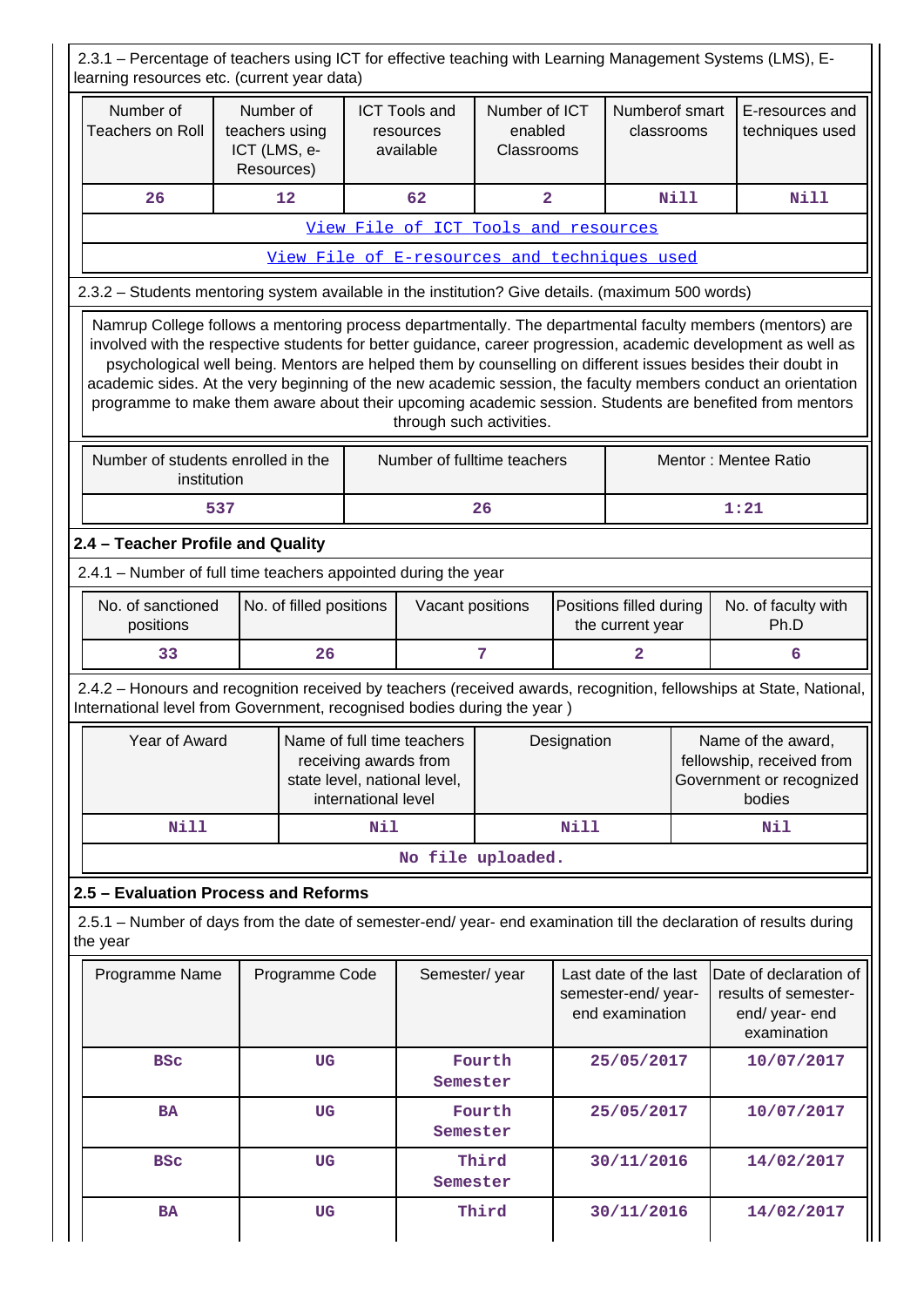|            |    | Semester           |                          |            |
|------------|----|--------------------|--------------------------|------------|
| <b>BSC</b> | UG | Second<br>Semester | 27/05/2017               | 10/07/2017 |
| <b>BA</b>  | UG | Second<br>Semester | 27/05/2017<br>10/07/2017 |            |
| <b>BSC</b> | UG | First<br>Semester  | 26/11/2016               | 14/02/2017 |
| <b>BA</b>  | UG | First<br>Semester  | 26/11/2016               | 14/02/2017 |
|            |    |                    |                          |            |

2.5.2 – Reforms initiated on Continuous Internal Evaluation(CIE) system at the institutional level (250 words)

 **(1) Unites test are conducted after the completion of units/topics. (2) Photocopy of answer scripts are provided to the students on demand. (3) Rescheduled examinations are held within a specific period for students who fail to appear in the sessional examination for genuine reasons.**

 2.5.3 – Academic calendar prepared and adhered for conduct of Examination and other related matters (250 words)

 **The academic calendar for the session 2016-17 was prepared to convey the examination schedule, teaching days, celebration of different programme, results, holidays, vacations etc. The admission process of BA and BSc odd semester classes also was completed within 15th -30th June, 2016. The classes of BA BSc 3rd and 5th Semester started from 1stJune, 2016 and the 1st Semester classes of B.A. and B.Sc. programmes started from 15th to 30th June,2016.The World Environment Day was celebrated on 5th June of the year. July month was the mid semester vacation for the teaching staff of the college. Recommencement of BA BSc odd semester classes begun from 1st of August,2016.In the 1st week of the month there was a scheduled for interaction between the 1st semester students with the Principal and the faculties of the institution and also Freshers social for the 1st semester students was organized in this month. Qualifying Test for the Major students were held for selection of Major students by the concerned departments. 1st and 2nd Sessional examination for the BA/BSc odd Semester classes were conducted by the teaching departments accordingly as per the scheduled dates in the academic calendar which was mentioned on 8th – 13th August, 2016 and 1st -10th Oct., 2016 respectively. Group discussion or seminars are organized by all departments as notified in the academic calendar on 1st – 10th September 2016. The results of the sessional test and seminar or group discussions are notified as mentioned in the academic calendar. According to the academic calendar, the college celebrated the independence day on 15thof August,establishment day of the college on 1st Sept., teachers' day on 5th Sept. , World Literacy Day on 8th Sept., Alumni day on 16th Sept. and World Aids day on 1st of Dec. of the year. By 5th October, 2016 the semester classes were completed. As mentioned by the affiliated university the scheduled date of end semester examination was notified as within 1st -30th November, 2016 of both BA BSc programmes. The even semester classes were scheduled in the academic calendar as January-April, 2017. The scheduled date of Final examinations of even semester was notified in the academic calendar as 23rd May, 2017. The sessional test and group discussion / seminars and assignments are held as per the possible dates notified in the academic calendar.**

#### **2.6 – Student Performance and Learning Outcomes**

 2.6.1 – Program outcomes, program specific outcomes and course outcomes for all programs offered by the institution are stated and displayed in website of the institution (to provide the weblink)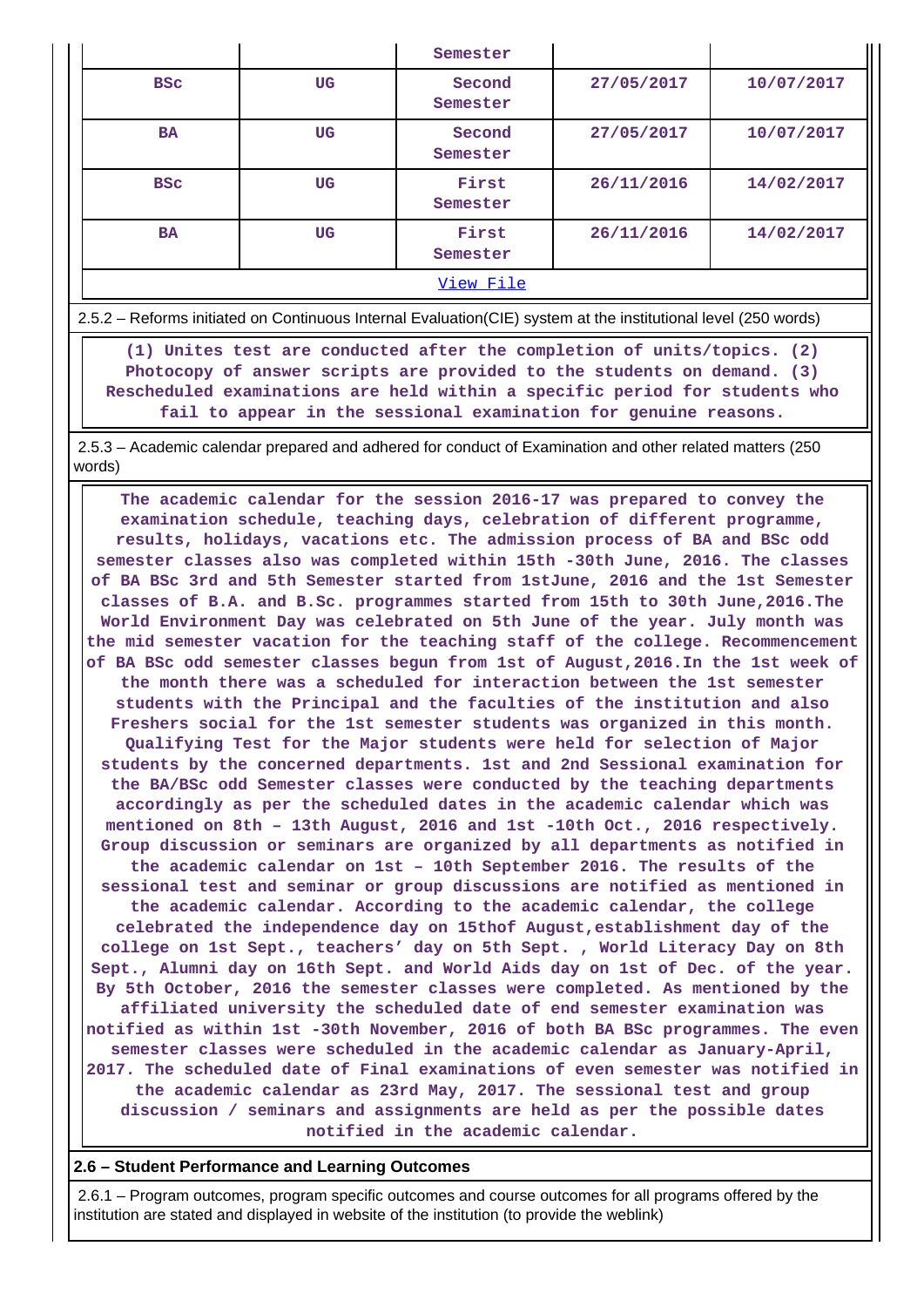<https://namrupcollege.edu.in/uploads/files/Course%20outcome.pdf>

| $2.6.2$ – Pass percentage of students |                   |                             |                                                                       |                                                              |                 |  |  |  |  |  |
|---------------------------------------|-------------------|-----------------------------|-----------------------------------------------------------------------|--------------------------------------------------------------|-----------------|--|--|--|--|--|
| Programme<br>Code                     | Programme<br>Name | Programme<br>Specialization | Number of<br>students<br>appeared in the<br>final year<br>examination | Number of<br>students passed<br>in final year<br>examination | Pass Percentage |  |  |  |  |  |
| <b>UG</b>                             | <b>BSC</b>        | Major and<br>general        | 46                                                                    | 43                                                           | 93.48           |  |  |  |  |  |
| UG<br><b>BA</b>                       |                   | Major and<br>110<br>General |                                                                       | 89                                                           | 80.91           |  |  |  |  |  |
| No file uploaded.                     |                   |                             |                                                                       |                                                              |                 |  |  |  |  |  |

# **2.7 – Student Satisfaction Survey**

 2.7.1 – Student Satisfaction Survey (SSS) on overall institutional performance (Institution may design the questionnaire) (results and details be provided as weblink)

#### **No Data Entered/Not Applicable !!!**

## **CRITERION III – RESEARCH, INNOVATIONS AND EXTENSION**

# **3.1 – Resource Mobilization for Research**

3.1.1 – Research funds sanctioned and received from various agencies, industry and other organisations

| Nature of the Project | <b>Duration</b> | Name of the funding<br>agency | Total grant<br>sanctioned | Amount received<br>during the year |
|-----------------------|-----------------|-------------------------------|---------------------------|------------------------------------|
| Minor<br>Projects     | 730             | <b>UGC</b>                    | 250000                    | 40000                              |
| Minor<br>Projects     | 730             | <b>UGC</b>                    | 140000                    | 28700                              |
| Minor<br>Projects     | 730             | <b>UGC</b>                    | 100000                    | 8000                               |

[View File](https://assessmentonline.naac.gov.in/public/Postacc/Research_Fund/9163_Research_Fund_1639906088.xlsx)

#### **3.2 – Innovation Ecosystem**

 3.2.1 – Workshops/Seminars Conducted on Intellectual Property Rights (IPR) and Industry-Academia Innovative practices during the year

| Title of workshop/seminar                                                                            |                 |                               | Name of the Dept.                       |  |                   | Date                          |                         |          |
|------------------------------------------------------------------------------------------------------|-----------------|-------------------------------|-----------------------------------------|--|-------------------|-------------------------------|-------------------------|----------|
| UGC sponsored national<br>seminar on CURRENT TRENDS<br>OF.                                           | <b>NE INDIA</b> | <b>BIOLOGICAL RESEARCH IN</b> | Botany and IBt Hub                      |  |                   |                               | 29/06/2016              |          |
| 3.2.2 - Awards for Innovation won by Institution/Teachers/Research scholars/Students during the year |                 |                               |                                         |  |                   |                               |                         |          |
| Title of the innovation<br>Name of Awardee                                                           |                 |                               | Awarding Agency                         |  |                   | Date of award                 |                         | Category |
| Nil                                                                                                  |                 | Nil                           |                                         |  | Nil               |                               | Nill                    | Nil      |
|                                                                                                      |                 |                               |                                         |  | No file uploaded. |                               |                         |          |
| 3.2.3 – No. of Incubation centre created, start-ups incubated on campus during the year              |                 |                               |                                         |  |                   |                               |                         |          |
| Incubation<br>Center                                                                                 |                 | Name                          | Name of the<br>Sponsered By<br>Start-up |  |                   | Nature of Start-<br><b>up</b> | Date of<br>Commencement |          |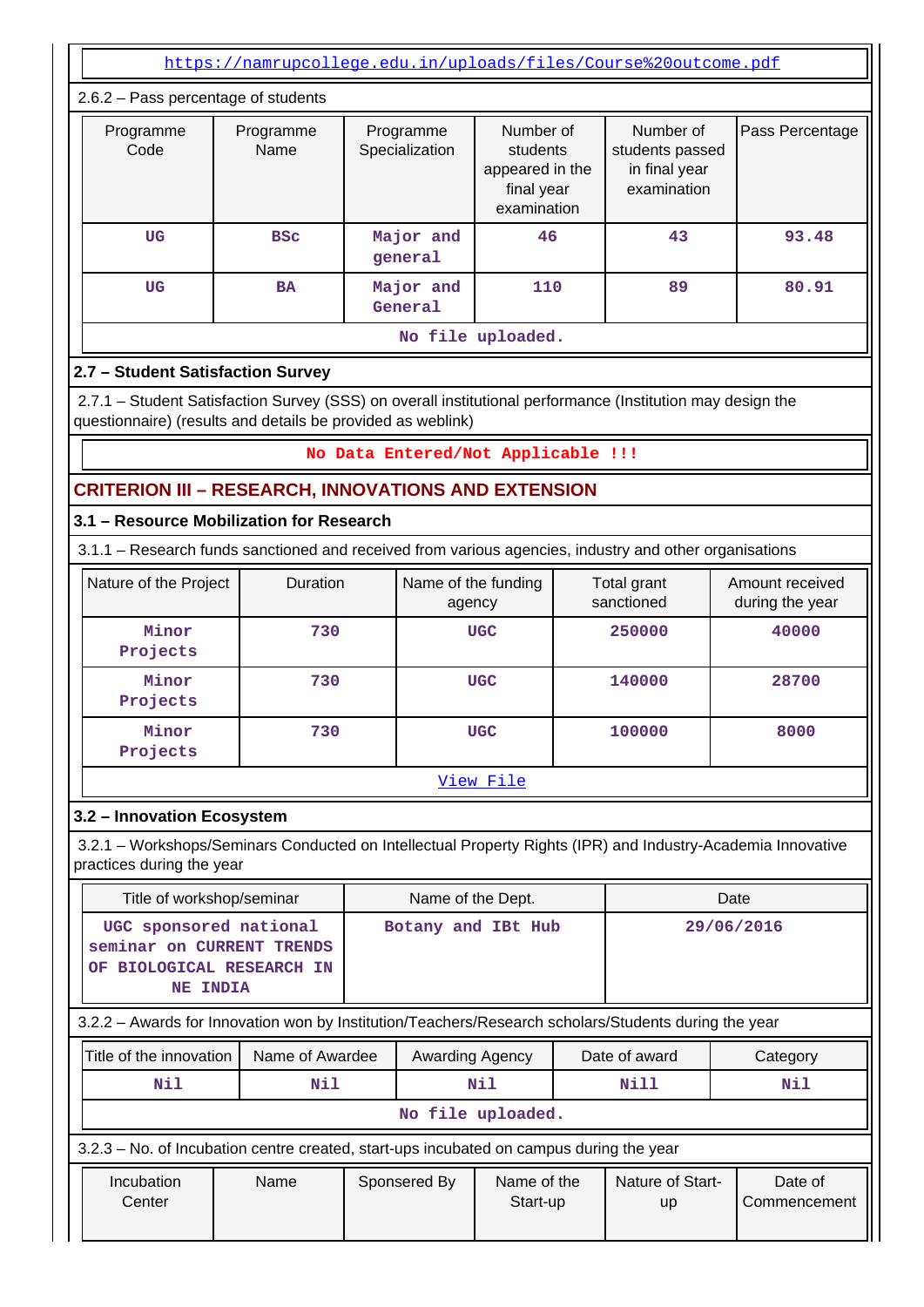| Nil                                                                                                                                                                   |              | Nil                    |                  | Nil |                        |                   | Nil                   |              | Nil                                                                |             | Nill                                                               |
|-----------------------------------------------------------------------------------------------------------------------------------------------------------------------|--------------|------------------------|------------------|-----|------------------------|-------------------|-----------------------|--------------|--------------------------------------------------------------------|-------------|--------------------------------------------------------------------|
|                                                                                                                                                                       |              |                        |                  |     |                        | No file uploaded. |                       |              |                                                                    |             |                                                                    |
| 3.3 - Research Publications and Awards                                                                                                                                |              |                        |                  |     |                        |                   |                       |              |                                                                    |             |                                                                    |
| 3.3.1 - Incentive to the teachers who receive recognition/awards                                                                                                      |              |                        |                  |     |                        |                   |                       |              |                                                                    |             |                                                                    |
|                                                                                                                                                                       | <b>State</b> |                        |                  |     | National               | International     |                       |              |                                                                    |             |                                                                    |
|                                                                                                                                                                       | $\mathbf 0$  |                        |                  |     | 0                      |                   |                       |              |                                                                    | 0           |                                                                    |
| 3.3.2 - Ph. Ds awarded during the year (applicable for PG College, Research Center)                                                                                   |              |                        |                  |     |                        |                   |                       |              |                                                                    |             |                                                                    |
|                                                                                                                                                                       |              | Name of the Department |                  |     |                        |                   |                       |              | Number of PhD's Awarded                                            |             |                                                                    |
|                                                                                                                                                                       |              | <b>NA</b>              |                  |     |                        |                   |                       |              | Nill                                                               |             |                                                                    |
| 3.3.3 - Research Publications in the Journals notified on UGC website during the year                                                                                 |              |                        |                  |     |                        |                   |                       |              |                                                                    |             |                                                                    |
| <b>Type</b>                                                                                                                                                           |              |                        | Department       |     |                        |                   | Number of Publication |              |                                                                    |             | Average Impact Factor (if<br>any)                                  |
| International                                                                                                                                                         |              |                        | Botany           |     |                        |                   | 1                     |              |                                                                    |             | Nill                                                               |
| International                                                                                                                                                         |              |                        | English          |     |                        |                   | 1                     |              |                                                                    |             | <b>Nill</b>                                                        |
| International                                                                                                                                                         |              |                        | Mathematics      |     |                        |                   | 3                     |              |                                                                    |             | <b>Nill</b>                                                        |
| International                                                                                                                                                         |              |                        | Physics          |     |                        |                   | 3                     |              |                                                                    |             | Nill                                                               |
|                                                                                                                                                                       |              |                        |                  |     |                        | View File         |                       |              |                                                                    |             |                                                                    |
| 3.3.4 - Books and Chapters in edited Volumes / Books published, and papers in National/International Conference<br>Proceedings per Teacher during the year            |              |                        |                  |     |                        |                   |                       |              |                                                                    |             |                                                                    |
|                                                                                                                                                                       |              | Department             |                  |     |                        |                   |                       |              | Number of Publication                                              |             |                                                                    |
|                                                                                                                                                                       |              | Physics                |                  |     |                        |                   |                       |              | 1                                                                  |             |                                                                    |
|                                                                                                                                                                       |              |                        |                  |     |                        | View File         |                       |              |                                                                    |             |                                                                    |
| 3.3.5 - Bibliometrics of the publications during the last Academic year based on average citation index in Scopus/<br>Web of Science or PubMed/ Indian Citation Index |              |                        |                  |     |                        |                   |                       |              |                                                                    |             |                                                                    |
| Title of the<br>Paper                                                                                                                                                 |              | Name of<br>Author      | Title of journal |     | Year of<br>publication |                   | <b>Citation Index</b> |              | Institutional<br>affiliation as<br>mentioned in<br>the publication |             | Number of<br>citations<br>excluding self<br>citation               |
| 0                                                                                                                                                                     |              | $\pmb{0}$              | $\pmb{0}$        |     |                        | <b>Nill</b>       | $\mathbf{O}$          |              | $\pmb{0}$                                                          |             | <b>Nill</b>                                                        |
|                                                                                                                                                                       |              |                        |                  |     |                        | No file uploaded. |                       |              |                                                                    |             |                                                                    |
| 3.3.6 - h-Index of the Institutional Publications during the year. (based on Scopus/ Web of science)                                                                  |              |                        |                  |     |                        |                   |                       |              |                                                                    |             |                                                                    |
| Title of the<br>Paper                                                                                                                                                 |              | Name of<br>Author      | Title of journal |     | Year of<br>publication |                   | h-index               |              | Number of<br>citations<br>excluding self<br>citation               |             | Institutional<br>affiliation as<br>mentioned in<br>the publication |
| 0                                                                                                                                                                     |              | 0                      | 0                |     |                        | <b>Nill</b>       | Nill                  |              | Nill                                                               |             | 0                                                                  |
|                                                                                                                                                                       |              |                        |                  |     |                        | No file uploaded. |                       |              |                                                                    |             |                                                                    |
| 3.3.7 - Faculty participation in Seminars/Conferences and Symposia during the year:                                                                                   |              |                        |                  |     |                        |                   |                       |              |                                                                    |             |                                                                    |
| Number of Faculty                                                                                                                                                     |              |                        | International    |     | National               |                   |                       | <b>State</b> |                                                                    |             | Local                                                              |
| Attended/Semi<br>nars/Workshops                                                                                                                                       |              |                        | Nill             |     |                        | 10                |                       | 7            |                                                                    | <b>Nill</b> |                                                                    |
| Presented                                                                                                                                                             |              |                        | <b>Nill</b>      |     |                        | 4                 |                       | <b>Nill</b>  |                                                                    |             | Nill                                                               |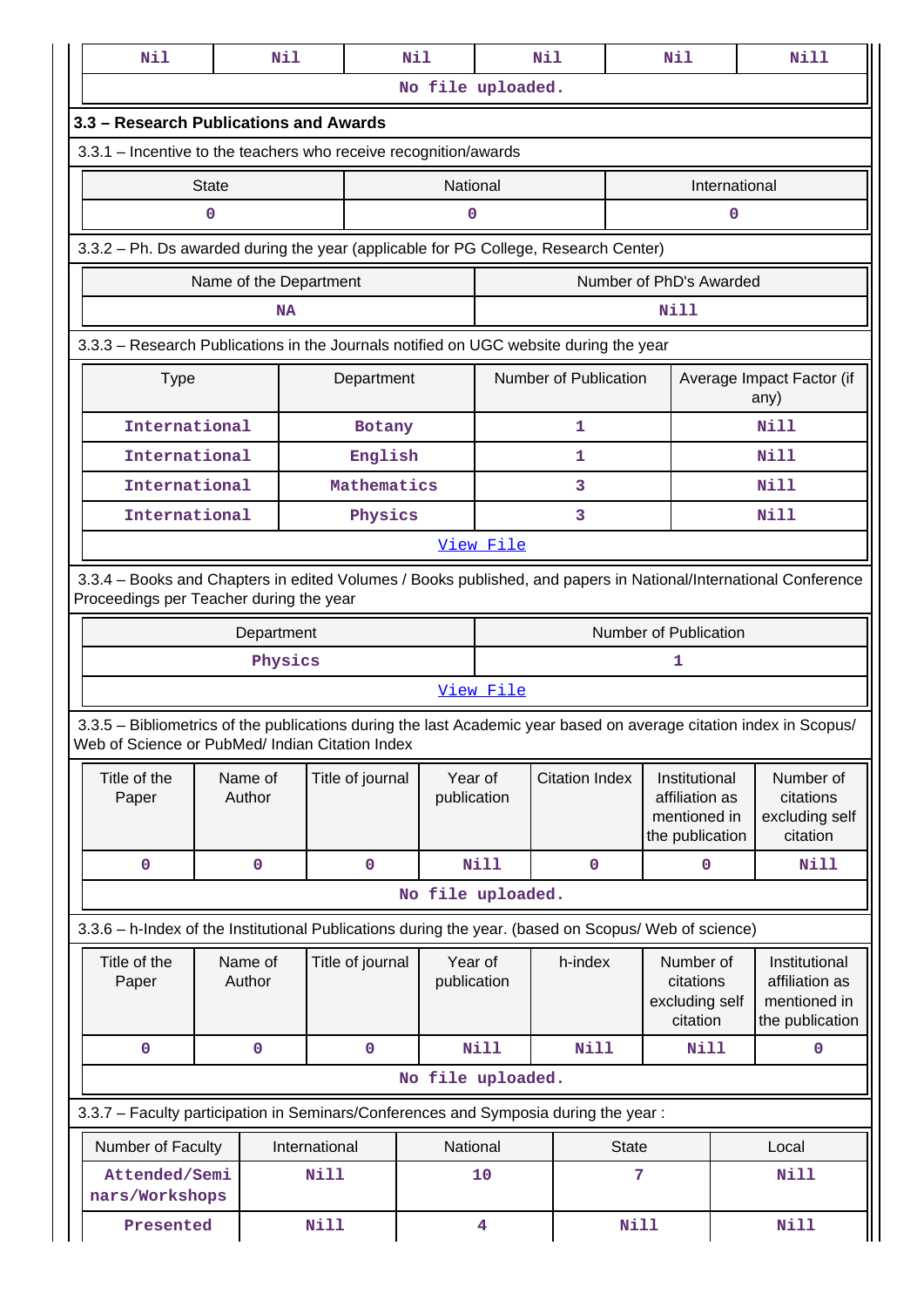[View File](https://assessmentonline.naac.gov.in/public/Postacc/Faculty_participation/9163_Faculty_participation_1630001359.xlsx)

## **3.4 – Extension Activities**

 3.4.1 – Number of extension and outreach programmes conducted in collaboration with industry, community and Non- Government Organisations through NSS/NCC/Red cross/Youth Red Cross (YRC) etc., during the year

| Title of the activities                                                                                                         | Organising unit/agency/<br>collaborating agency                                                                                                                                                                | Number of teachers<br>participated in such<br>activities | Number of students<br>participated in such<br>activities |  |  |  |  |  |
|---------------------------------------------------------------------------------------------------------------------------------|----------------------------------------------------------------------------------------------------------------------------------------------------------------------------------------------------------------|----------------------------------------------------------|----------------------------------------------------------|--|--|--|--|--|
| $2$ -days<br>orientation<br>programme for NSS<br>P <sub>O</sub>                                                                 | <b>NSS</b>                                                                                                                                                                                                     | $\overline{2}$                                           | 30                                                       |  |  |  |  |  |
| Awareness<br>Programmes relating<br>to Human Rights                                                                             | UGC approved<br>scheme                                                                                                                                                                                         | 4                                                        | 120                                                      |  |  |  |  |  |
| One day<br>motivation camp                                                                                                      | <b>NSS</b>                                                                                                                                                                                                     | 5                                                        | 100                                                      |  |  |  |  |  |
| Cleanliness drive                                                                                                               | NSS                                                                                                                                                                                                            | 4                                                        | 89                                                       |  |  |  |  |  |
| Celebration of<br>independence Day                                                                                              | <b>NSS</b>                                                                                                                                                                                                     | $\overline{3}$                                           | 48                                                       |  |  |  |  |  |
| Celebration of<br>independent AZAD<br>70-Yard Karo<br>Kurbani                                                                   | <b>NSS</b>                                                                                                                                                                                                     | 4                                                        | 98                                                       |  |  |  |  |  |
| Workshop on Yoga,<br>Pranayam and<br>meditation                                                                                 | <b>NSS</b>                                                                                                                                                                                                     | 6                                                        | 97                                                       |  |  |  |  |  |
| Plantation drive                                                                                                                | NSS                                                                                                                                                                                                            | 4                                                        | 82                                                       |  |  |  |  |  |
| Observed<br>Rashtriya Ekta<br>Saptah                                                                                            | NSS                                                                                                                                                                                                            | 5                                                        | 78                                                       |  |  |  |  |  |
| 2-days training<br>programme on<br>cashless<br>transaction                                                                      | <b>NSS</b>                                                                                                                                                                                                     | $\overline{4}$                                           | 96                                                       |  |  |  |  |  |
|                                                                                                                                 |                                                                                                                                                                                                                | No file uploaded.                                        |                                                          |  |  |  |  |  |
| 3.4.2 - Awards and recognition received for extension activities from Government and other recognized bodies<br>during the year |                                                                                                                                                                                                                |                                                          |                                                          |  |  |  |  |  |
| Name of the activity                                                                                                            | Award/Recognition                                                                                                                                                                                              | <b>Awarding Bodies</b>                                   | Number of students<br><b>Benefited</b>                   |  |  |  |  |  |
| <b>Nil</b>                                                                                                                      | <b>Nil</b>                                                                                                                                                                                                     | Nil                                                      | <b>Nill</b>                                              |  |  |  |  |  |
|                                                                                                                                 |                                                                                                                                                                                                                | No file uploaded.                                        |                                                          |  |  |  |  |  |
|                                                                                                                                 | 3.4.3 - Students participating in extension activities with Government Organisations, Non-Government<br>Organisations and programmes such as Swachh Bharat, Aids Awareness, Gender Issue, etc. during the year |                                                          |                                                          |  |  |  |  |  |

|  | Name of the scheme   Organising unit/Agen   Name of the activity<br>cy/collaborating | Number of teachers<br>participated in such | Number of students<br>participated in such |  |
|--|--------------------------------------------------------------------------------------|--------------------------------------------|--------------------------------------------|--|
|  | agency                                                                               | activites                                  | activites                                  |  |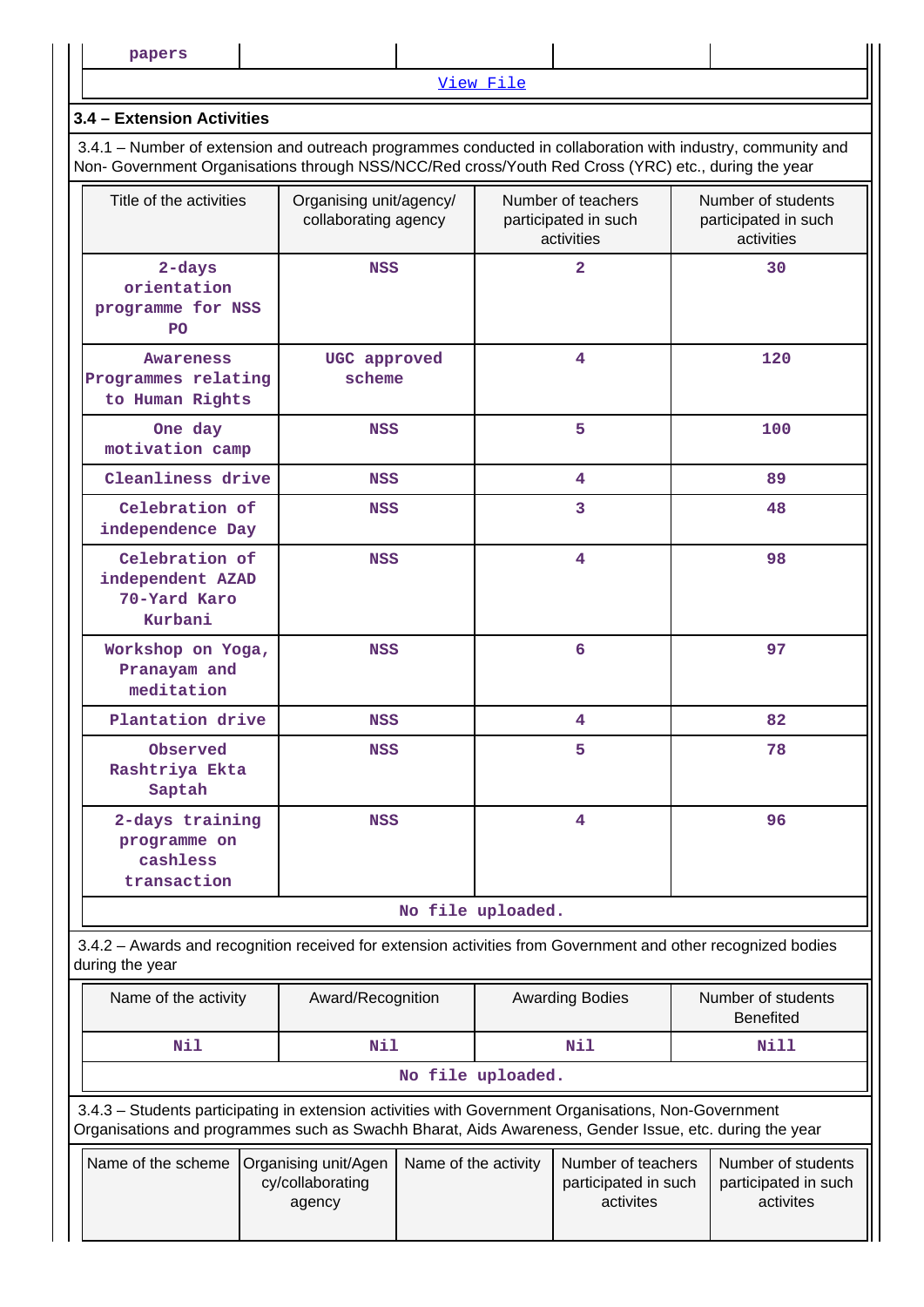| Swaschh<br><b>Bharat</b>                                                                                                                                 |                         | Health and<br>Sanitation Club<br>and NSS |                    | programm                                                                                          | Cleanliness                 |          | 12                             |                                                           | 152                                            |
|----------------------------------------------------------------------------------------------------------------------------------------------------------|-------------------------|------------------------------------------|--------------------|---------------------------------------------------------------------------------------------------|-----------------------------|----------|--------------------------------|-----------------------------------------------------------|------------------------------------------------|
| <b>AIDS</b><br>Awareness                                                                                                                                 |                         | <b>NSS</b>                               |                    |                                                                                                   | Awareness                   |          | 10                             |                                                           | 83                                             |
|                                                                                                                                                          |                         |                                          |                    |                                                                                                   | No file uploaded.           |          |                                |                                                           |                                                |
| 3.5 - Collaborations                                                                                                                                     |                         |                                          |                    |                                                                                                   |                             |          |                                |                                                           |                                                |
| 3.5.1 – Number of Collaborative activities for research, faculty exchange, student exchange during the year                                              |                         |                                          |                    |                                                                                                   |                             |          |                                |                                                           |                                                |
| Nature of activity                                                                                                                                       |                         |                                          | Participant        |                                                                                                   | Source of financial support |          |                                |                                                           | Duration                                       |
| Nil                                                                                                                                                      |                         |                                          | $\mathbf 0$        |                                                                                                   |                             | Nil      |                                |                                                           | 0                                              |
|                                                                                                                                                          |                         |                                          |                    |                                                                                                   | No file uploaded.           |          |                                |                                                           |                                                |
| 3.5.2 - Linkages with institutions/industries for internship, on-the- job training, project work, sharing of research<br>facilities etc. during the year |                         |                                          |                    |                                                                                                   |                             |          |                                |                                                           |                                                |
| Nature of linkage                                                                                                                                        | Title of the<br>linkage |                                          |                    | Name of the<br>partnering<br>institution/<br>industry<br>/research lab<br>with contact<br>details | <b>Duration From</b>        |          | <b>Duration To</b>             |                                                           | Participant                                    |
| Nil                                                                                                                                                      |                         | Nil                                      |                    | Nil                                                                                               | <b>Nill</b>                 |          | <b>Nill</b>                    |                                                           | $\mathbf 0$                                    |
|                                                                                                                                                          |                         |                                          |                    | No file uploaded.                                                                                 |                             |          |                                |                                                           |                                                |
| 3.5.3 - MoUs signed with institutions of national, international importance, other universities, industries, corporate<br>houses etc. during the year    |                         |                                          |                    |                                                                                                   |                             |          |                                |                                                           |                                                |
| Organisation                                                                                                                                             |                         |                                          | Date of MoU signed | Purpose/Activities                                                                                |                             |          |                                | Number of<br>students/teachers<br>participated under MoUs |                                                |
| Nil                                                                                                                                                      |                         |                                          | <b>Nill</b>        |                                                                                                   | <b>NA</b>                   |          |                                | Nill                                                      |                                                |
|                                                                                                                                                          |                         |                                          |                    |                                                                                                   | No file uploaded.           |          |                                |                                                           |                                                |
| <b>CRITERION IV - INFRASTRUCTURE AND LEARNING RESOURCES</b>                                                                                              |                         |                                          |                    |                                                                                                   |                             |          |                                |                                                           |                                                |
| 4.1 - Physical Facilities                                                                                                                                |                         |                                          |                    |                                                                                                   |                             |          |                                |                                                           |                                                |
| 4.1.1 - Budget allocation, excluding salary for infrastructure augmentation during the year                                                              |                         |                                          |                    |                                                                                                   |                             |          |                                |                                                           |                                                |
| Budget allocated for infrastructure augmentation                                                                                                         |                         |                                          |                    |                                                                                                   |                             |          |                                |                                                           | Budget utilized for infrastructure development |
|                                                                                                                                                          |                         | Nill                                     |                    |                                                                                                   |                             |          | 4306078                        |                                                           |                                                |
| 4.1.2 - Details of augmentation in infrastructure facilities during the year                                                                             |                         |                                          |                    |                                                                                                   |                             |          |                                |                                                           |                                                |
|                                                                                                                                                          | <b>Facilities</b>       |                                          |                    |                                                                                                   |                             |          | <b>Existing or Newly Added</b> |                                                           |                                                |
| Others                                                                                                                                                   |                         |                                          |                    |                                                                                                   |                             |          | Newly Added                    |                                                           |                                                |
| Others                                                                                                                                                   |                         |                                          |                    |                                                                                                   |                             | Existing |                                |                                                           |                                                |
| Value of the equipment purchased<br>during the year (rs. in lakhs)                                                                                       |                         |                                          |                    |                                                                                                   |                             |          | Newly Added                    |                                                           |                                                |
| Number of important equipments<br>purchased (Greater than 1-0 lakh)<br>during the current year                                                           |                         |                                          |                    |                                                                                                   |                             |          | Newly Added                    |                                                           |                                                |
| Seminar halls with ICT facilities                                                                                                                        |                         |                                          |                    |                                                                                                   |                             |          | Existing                       |                                                           |                                                |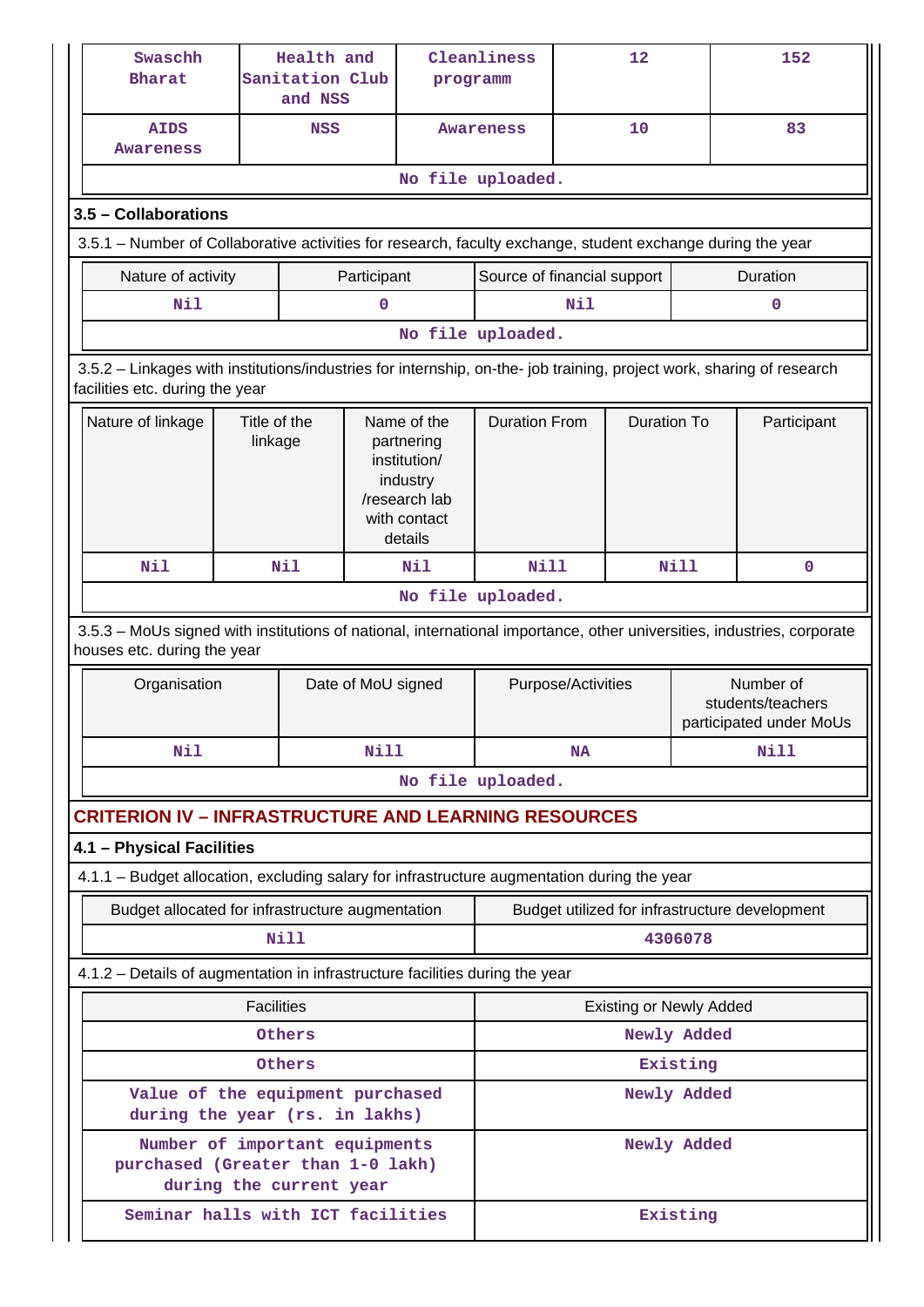| Classrooms with LCD facilities                                                                                                                                                                                                                          |                                               |              |          |                                             |                            | Existing            |                                          |                 |                                                   |               |  |
|---------------------------------------------------------------------------------------------------------------------------------------------------------------------------------------------------------------------------------------------------------|-----------------------------------------------|--------------|----------|---------------------------------------------|----------------------------|---------------------|------------------------------------------|-----------------|---------------------------------------------------|---------------|--|
| Seminar Halls                                                                                                                                                                                                                                           |                                               |              |          |                                             |                            |                     | Existing                                 |                 |                                                   |               |  |
|                                                                                                                                                                                                                                                         | Laboratories                                  |              | Existing |                                             |                            |                     |                                          |                 |                                                   |               |  |
|                                                                                                                                                                                                                                                         | Class rooms                                   |              | Existing |                                             |                            |                     |                                          |                 |                                                   |               |  |
|                                                                                                                                                                                                                                                         |                                               | Campus Area  |          |                                             |                            |                     |                                          | Existing        |                                                   |               |  |
|                                                                                                                                                                                                                                                         |                                               |              |          |                                             |                            | View File           |                                          |                 |                                                   |               |  |
| 4.2 - Library as a Learning Resource                                                                                                                                                                                                                    |                                               |              |          |                                             |                            |                     |                                          |                 |                                                   |               |  |
| 4.2.1 - Library is automated {Integrated Library Management System (ILMS)}                                                                                                                                                                              |                                               |              |          |                                             |                            |                     |                                          |                 |                                                   |               |  |
|                                                                                                                                                                                                                                                         | Name of the ILMS<br>software                  |              |          | Nature of automation (fully<br>or patially) |                            |                     | Version                                  |                 | Year of automation                                |               |  |
|                                                                                                                                                                                                                                                         | <b>SOUL</b>                                   |              |          | Partially                                   |                            |                     | <b>Nill</b>                              |                 | 2010                                              |               |  |
| 4.2.2 - Library Services                                                                                                                                                                                                                                |                                               |              |          |                                             |                            |                     |                                          |                 |                                                   |               |  |
| Library<br>Service Type                                                                                                                                                                                                                                 |                                               |              | Existing |                                             |                            | Newly Added         |                                          |                 | Total                                             |               |  |
| Library<br>Automation                                                                                                                                                                                                                                   |                                               | 1            |          | <b>Nill</b>                                 |                            | Nill                | Nill                                     |                 | 1                                                 | <b>Nill</b>   |  |
| Others(s<br>pecify)                                                                                                                                                                                                                                     |                                               | $\mathbf{1}$ |          | <b>Nill</b>                                 |                            | <b>Nill</b>         | Nill                                     |                 | $\mathbf{1}$                                      | <b>Nill</b>   |  |
| Text<br><b>Books</b>                                                                                                                                                                                                                                    | 909                                           |              |          | 299328                                      |                            | 214<br>68440        |                                          |                 | 1123                                              | 367768        |  |
| <b>Books</b>                                                                                                                                                                                                                                            | 502<br>Reference                              |              |          | 213155                                      |                            | 199<br>117349       |                                          |                 | 701                                               | 330504        |  |
|                                                                                                                                                                                                                                                         | Journals<br>14                                |              |          | <b>Nill</b>                                 |                            | <b>Nill</b>         | Nill                                     |                 | 14                                                | <b>Nill</b>   |  |
| CD &<br>Video                                                                                                                                                                                                                                           |                                               | 20           |          | <b>Nill</b>                                 |                            | <b>Nill</b>         | <b>Nill</b>                              |                 | 20                                                | Nill          |  |
|                                                                                                                                                                                                                                                         |                                               |              |          |                                             | No file uploaded.          |                     |                                          |                 |                                                   |               |  |
| 4.2.3 - E-content developed by teachers such as: e-PG- Pathshala, CEC (under e-PG- Pathshala CEC (Under<br>Graduate) SWAYAM other MOOCs platform NPTEL/NMEICT/any other Government initiatives & institutional<br>(Learning Management System (LMS) etc |                                               |              |          |                                             |                            |                     |                                          |                 |                                                   |               |  |
|                                                                                                                                                                                                                                                         | Name of the Teacher                           |              |          | Name of the Module                          |                            |                     | Platform on which module<br>is developed |                 | Date of launching e-<br>content                   |               |  |
| Nil                                                                                                                                                                                                                                                     |                                               |              | Nil      |                                             |                            | Nil                 |                                          |                 | <b>Nill</b>                                       |               |  |
|                                                                                                                                                                                                                                                         |                                               |              |          |                                             | No file uploaded.          |                     |                                          |                 |                                                   |               |  |
| 4.3 - IT Infrastructure                                                                                                                                                                                                                                 |                                               |              |          |                                             |                            |                     |                                          |                 |                                                   |               |  |
| 4.3.1 - Technology Upgradation (overall)                                                                                                                                                                                                                |                                               |              |          |                                             |                            |                     |                                          |                 |                                                   |               |  |
| <b>Type</b>                                                                                                                                                                                                                                             | Computer<br><b>Total Co</b><br>Lab<br>mputers |              |          | Internet                                    | <b>Browsing</b><br>centers | Computer<br>Centers | Office                                   | Departme<br>nts | Available<br><b>Bandwidt</b><br>h (MBPS/<br>GBPS) | <b>Others</b> |  |
| Existin<br>g                                                                                                                                                                                                                                            | 31                                            | $\mathbf 0$  |          | 4                                           | 1                          | $\mathbf{1}$        | 4                                        | 18              | 0                                                 | $\mathbf 0$   |  |
| Added                                                                                                                                                                                                                                                   | 26                                            | 1            |          | 1                                           | 1                          | $\mathbf 0$         | $\mathbf 0$                              | $\overline{a}$  | $\mathbf 0$                                       | $\mathbf 0$   |  |
| Total                                                                                                                                                                                                                                                   | 57                                            | 1            |          | 5                                           | $\overline{\mathbf{2}}$    | 1                   | 4                                        | 20              | $\mathbf{0}$                                      | 0             |  |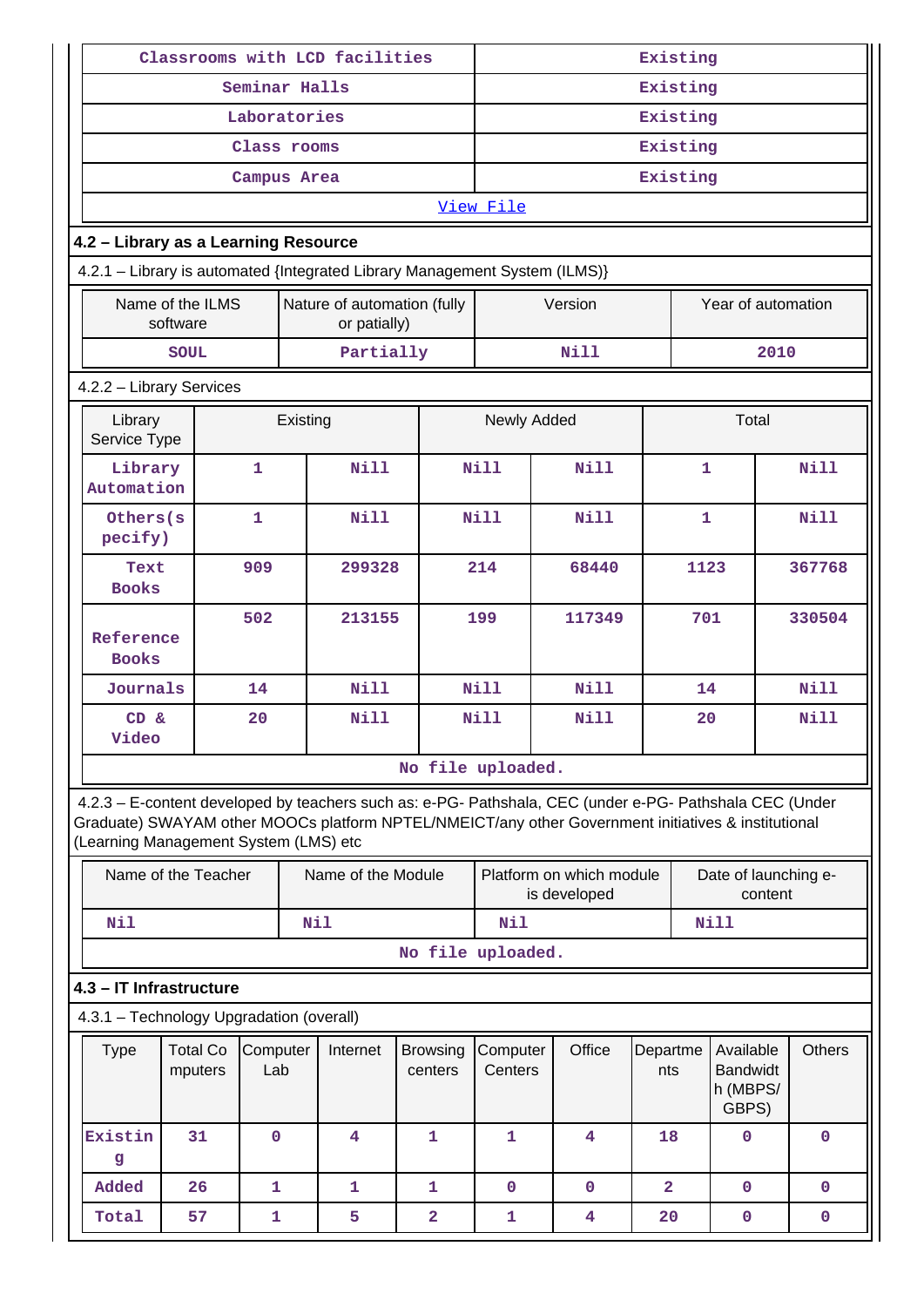4.3.2 – Bandwidth available of internet connection in the Institution (Leased line)

**10 MBPS/ GBPS**

4.3.3 – Facility for e-content

Name of the e-content development facility Frovide the link of the videos and media centre and recording facility

**Nill** Nill

#### **4.4 – Maintenance of Campus Infrastructure**

 4.4.1 – Expenditure incurred on maintenance of physical facilities and academic support facilities, excluding salary component, during the year

| Assigned Budget on<br>academic facilities | Expenditure incurred on<br>maintenance of academic<br>facilities | Assigned budget on<br>physical facilities | Expenditure incurredon<br>maintenance of physical<br>facilites |
|-------------------------------------------|------------------------------------------------------------------|-------------------------------------------|----------------------------------------------------------------|
| Nill                                      | 496169                                                           | Nill                                      | 237602                                                         |

 4.4.2 – Procedures and policies for maintaining and utilizing physical, academic and support facilities - laboratory, library, sports complex, computers, classrooms etc. (maximum 500 words) (information to be available in institutional Website, provide link)

 **Namrup College creates different fund-heads for smooth and judiciary utilization of funds to facilitate and support academic as well as physical facilities in the college. Dispense of funds under some heads depend on demand by requisite such as laboratory (consumable and non-consumable) items due to change in syllabi in a particular year, otherwise, fund allocation to science departments each year is almost same. Fund collection for Laboratory Fund is crucial and is dependent on the number of science students taking admission for that particular year. Paucity of fund(s) may force to transfer funds from one head to another in order to meet current requirement by the authority. In such case, funds from Examination Fund are found to utilize in payment of ad-hoc teachers. College magazine is published once in every two years when fund is collected the required amount for publication but articles may be collected in both years. NSS is an emerging student centric and that impart social service and self discipline among participating students. State and central governments from time to time use to provide some aids to organize camps in and around college areas. College needs additional fund drives to continue NSS in college for it teaches students social responsiveness using this platform. Most utilized funds come from Building , Games Sports, and Student's Union Festival Funds as they involve around the clock demand for keeping college buzzing and alive both in academic and physical structure of college.**

# **CRITERION V – STUDENT SUPPORT AND PROGRESSION**

#### **5.1 – Student Support**

5.1.1 – Scholarships and Financial Support

|                                         | Name/Title of the scheme                            | Number of students | <b>Amount in Rupees</b> |
|-----------------------------------------|-----------------------------------------------------|--------------------|-------------------------|
| Financial Support<br>from institution   | Nil                                                 | 0                  |                         |
| Financial Support<br>from Other Sources |                                                     |                    |                         |
| a) National                             | Ishan Uday<br>Special Scholarship<br>for NER (Post- |                    | 561600                  |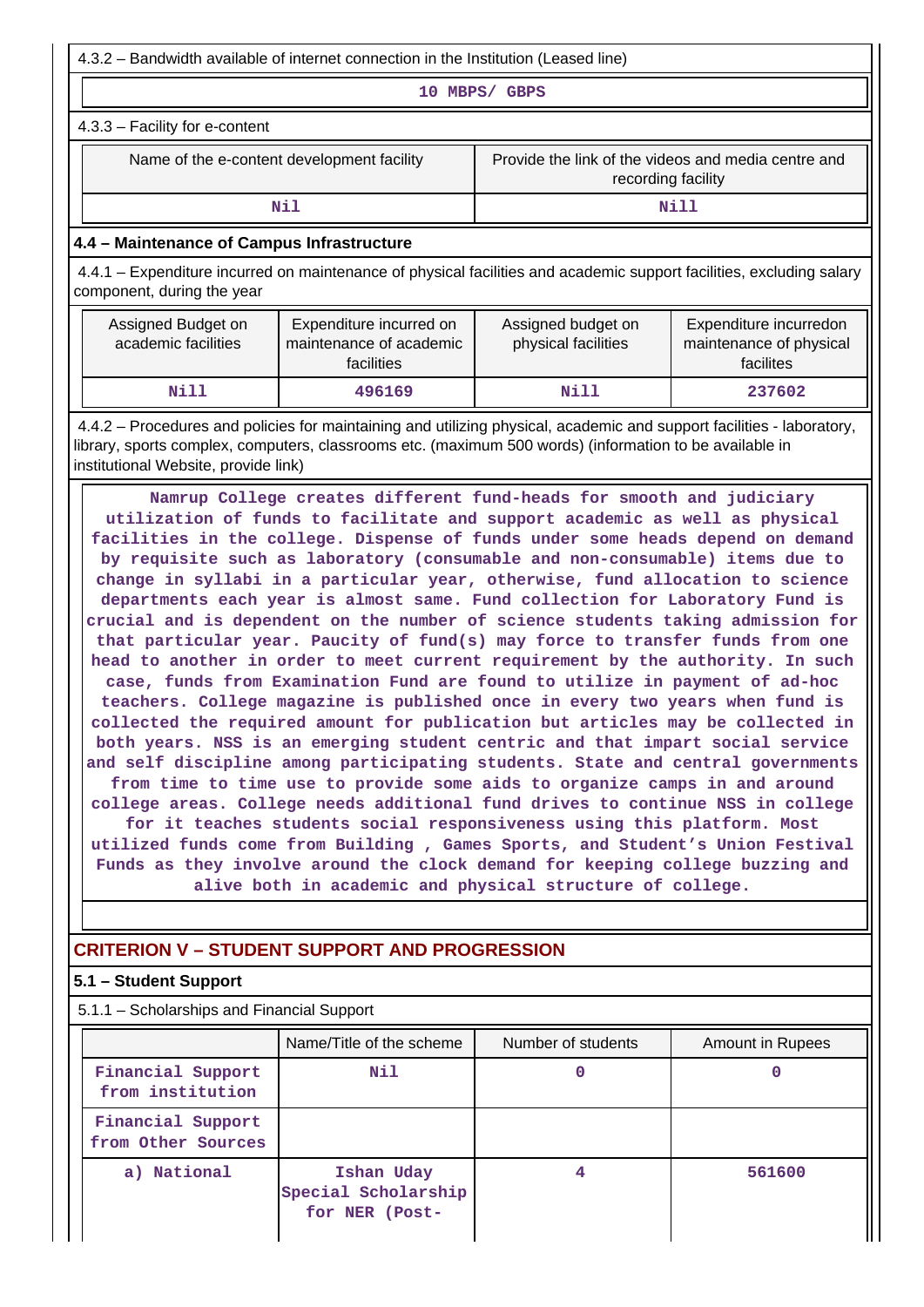|                                                                                                    |                                                             |                         | Metric) 2016                                                                                                   |                                                                             |                                                              |           |                                                |  |  |
|----------------------------------------------------------------------------------------------------|-------------------------------------------------------------|-------------------------|----------------------------------------------------------------------------------------------------------------|-----------------------------------------------------------------------------|--------------------------------------------------------------|-----------|------------------------------------------------|--|--|
| b) International                                                                                   |                                                             |                         | Nil                                                                                                            | Nill                                                                        |                                                              |           | $\mathbf 0$                                    |  |  |
|                                                                                                    |                                                             |                         |                                                                                                                | View File                                                                   |                                                              |           |                                                |  |  |
| coaching, Language lab, Bridge courses, Yoga, Meditation, Personal Counselling and Mentoring etc., |                                                             |                         | 5.1.2 - Number of capability enhancement and development schemes such as Soft skill development, Remedial      |                                                                             |                                                              |           |                                                |  |  |
| Name of the capability<br>enhancement scheme                                                       |                                                             |                         | Date of implemetation                                                                                          | Number of students<br>enrolled                                              |                                                              |           | Agencies involved                              |  |  |
| Nil                                                                                                |                                                             |                         | <b>Nill</b>                                                                                                    | Nill                                                                        |                                                              |           | Nill                                           |  |  |
|                                                                                                    |                                                             |                         |                                                                                                                | No file uploaded.                                                           |                                                              |           |                                                |  |  |
| institution during the year                                                                        |                                                             |                         | 5.1.3 - Students benefited by guidance for competitive examinations and career counselling offered by the      |                                                                             |                                                              |           |                                                |  |  |
| Year                                                                                               | Name of the<br>scheme                                       |                         | Number of<br>benefited<br>students for<br>competitive<br>examination                                           | Number of<br>benefited<br>students by<br>career<br>counseling<br>activities | Number of<br>students who<br>have passedin<br>the comp. exam |           | Number of<br>studentsp placed                  |  |  |
| <b>Nill</b>                                                                                        | assessed                                                    | Data not                | Nill                                                                                                           | Nill                                                                        | <b>Nill</b>                                                  |           | Nill                                           |  |  |
|                                                                                                    |                                                             |                         |                                                                                                                | No file uploaded.                                                           |                                                              |           |                                                |  |  |
| harassment and ragging cases during the year                                                       |                                                             |                         | 5.1.4 – Institutional mechanism for transparency, timely redressal of student grievances, Prevention of sexual |                                                                             |                                                              |           |                                                |  |  |
|                                                                                                    | Total grievances received                                   |                         |                                                                                                                | Number of grievances redressed                                              |                                                              |           | Avg. number of days for grievance<br>redressal |  |  |
|                                                                                                    | <b>Nill</b>                                                 |                         |                                                                                                                | Nill                                                                        |                                                              |           | Nill                                           |  |  |
| 5.2 - Student Progression                                                                          |                                                             |                         |                                                                                                                |                                                                             |                                                              |           |                                                |  |  |
| 5.2.1 - Details of campus placement during the year                                                |                                                             |                         |                                                                                                                |                                                                             |                                                              |           |                                                |  |  |
|                                                                                                    | On campus                                                   |                         |                                                                                                                |                                                                             | Off campus                                                   |           |                                                |  |  |
| Nameof<br>organizations<br>visited                                                                 | Number of<br>students<br>participated                       |                         | Number of<br>stduents placed                                                                                   | Nameof<br>organizations<br>visited                                          | Number of<br>students<br>participated                        |           | Number of<br>stduents placed                   |  |  |
| Nil                                                                                                |                                                             | Nill                    | Nill                                                                                                           | <b>Nill</b>                                                                 |                                                              | Nill      | Nill                                           |  |  |
|                                                                                                    |                                                             |                         |                                                                                                                | No file uploaded.                                                           |                                                              |           |                                                |  |  |
|                                                                                                    |                                                             |                         | 5.2.2 - Student progression to higher education in percentage during the year                                  |                                                                             |                                                              |           |                                                |  |  |
| Year                                                                                               | Number of<br>students<br>enrolling into<br>higher education |                         | Programme<br>graduated from                                                                                    | Depratment<br>graduated from                                                | Name of<br>institution joined                                |           | Name of<br>programme<br>admitted to            |  |  |
| 2016                                                                                               |                                                             | $\overline{\mathbf{2}}$ | <b>BA</b>                                                                                                      | Political<br>Science                                                        | University                                                   | Dibrugarh | <b>MA</b><br>(Distance<br>mode                 |  |  |
| 2016                                                                                               |                                                             | $\overline{\mathbf{2}}$ | <b>BSC</b>                                                                                                     | Chemistry                                                                   | University                                                   | Dibrugarh | <b>MSC</b>                                     |  |  |
| 2016                                                                                               |                                                             | $\mathbf 1$             | BA                                                                                                             | Economics                                                                   | University                                                   | Dibrugarh | <b>MA</b><br>(Distance<br>mode)                |  |  |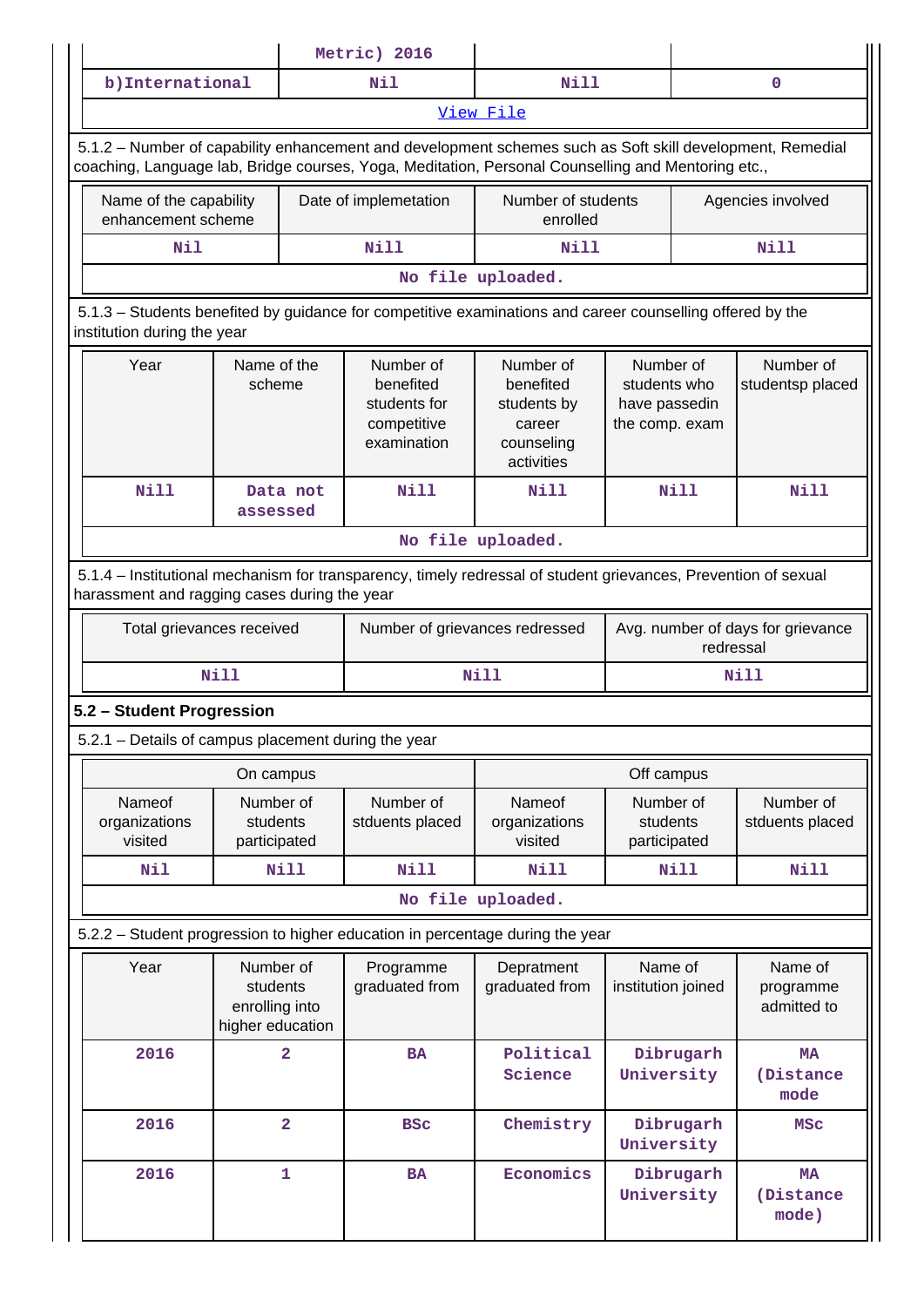| 2016                                                                                                                                                                                          | 5                                            |      | <b>BSC</b>          |            | Physics   |  | Dibrugarh<br>University                           |     | B Ed,<br>PGDCA, Mass<br>Com, . MBA |  |
|-----------------------------------------------------------------------------------------------------------------------------------------------------------------------------------------------|----------------------------------------------|------|---------------------|------------|-----------|--|---------------------------------------------------|-----|------------------------------------|--|
| 2016                                                                                                                                                                                          | $\overline{a}$                               |      | <b>BA</b>           |            | Sociology |  | Gauhati<br>University,<br>Dibrugarh<br>University |     | MSW, MA                            |  |
| 2016                                                                                                                                                                                          | $\overline{a}$                               |      | <b>BSC</b>          |            | Zoology   |  | $1)$ IIT,<br>Roorkee 2)<br>Bodoland<br>University |     | Biotechnol<br>ogy                  |  |
| 2016                                                                                                                                                                                          | $\overline{2}$                               |      | <b>BSC</b>          |            | Botany    |  | Dibrugarh<br>University,<br>USTM,<br>Meghalya     |     | Biotechnol<br>ogy                  |  |
|                                                                                                                                                                                               |                                              |      | No file uploaded.   |            |           |  |                                                   |     |                                    |  |
| 5.2.3 - Students qualifying in state/ national/ international level examinations during the year<br>(eg:NET/SET/SLET/GATE/GMAT/CAT/GRE/TOFEL/Civil Services/State Government Services)        |                                              |      |                     |            |           |  |                                                   |     |                                    |  |
| Items<br>Number of students selected/ qualifying                                                                                                                                              |                                              |      |                     |            |           |  |                                                   |     |                                    |  |
|                                                                                                                                                                                               | <b>Nill</b>                                  |      |                     |            |           |  | <b>Nill</b>                                       |     |                                    |  |
|                                                                                                                                                                                               |                                              |      | No file uploaded.   |            |           |  |                                                   |     |                                    |  |
| 5.2.4 – Sports and cultural activities / competitions organised at the institution level during the year                                                                                      |                                              |      |                     |            |           |  |                                                   |     |                                    |  |
|                                                                                                                                                                                               | Activity                                     |      |                     | Level      |           |  | <b>Number of Participants</b>                     |     |                                    |  |
|                                                                                                                                                                                               | Sports (boys girls)                          |      | Institutional level |            |           |  |                                                   | 194 |                                    |  |
|                                                                                                                                                                                               | Cultural competitions<br>during college week |      | Institutional level |            |           |  |                                                   | 72  |                                    |  |
|                                                                                                                                                                                               | Literacy competitions<br>during college week |      | Institutional level |            |           |  |                                                   | 47  |                                    |  |
|                                                                                                                                                                                               | State level Taekwondo<br>competition         |      |                     | Sate Level |           |  |                                                   | 1   |                                    |  |
|                                                                                                                                                                                               |                                              |      |                     | View File  |           |  |                                                   |     |                                    |  |
| 5.3 - Student Participation and Activities                                                                                                                                                    |                                              |      |                     |            |           |  |                                                   |     |                                    |  |
| 5.3.1 – Number of awards/medals for outstanding performance in sports/cultural activities at national/international<br>level (award for a team event should be counted as one)                |                                              |      |                     |            |           |  |                                                   |     |                                    |  |
| Year<br>Name of the<br>National/<br>Number of<br>Number of<br>Student ID<br>Name of the<br>awards for<br>award/medal<br>Internaional<br>awards for<br>number<br>student<br>Sports<br>Cultural |                                              |      |                     |            |           |  |                                                   |     |                                    |  |
| Nill                                                                                                                                                                                          | Nil                                          | Nill |                     | Nill       | Nill      |  | Nill                                              |     | Nill                               |  |
|                                                                                                                                                                                               |                                              |      | No file uploaded.   |            |           |  |                                                   |     |                                    |  |
| 5.3.2 - Activity of Student Council & representation of students on academic & administrative bodies/committees of                                                                            |                                              |      |                     |            |           |  |                                                   |     |                                    |  |
| the institution (maximum 500 words)<br>1. College Magazine: Namrup College student's forum published a magazine name<br>"KOTHIA" biennially with the supervision of teacher. 2. Guidance and  |                                              |      |                     |            |           |  |                                                   |     |                                    |  |

**counselling: Career guidance and counselling cell conducted related programme on time to time. 3. National Service Scheme (NSS): NSS unit of Namrup College organized volunteer camp in nearby area and take part in every programme organized by the college. 4. Student Aid Fund: Financial aid provided to the**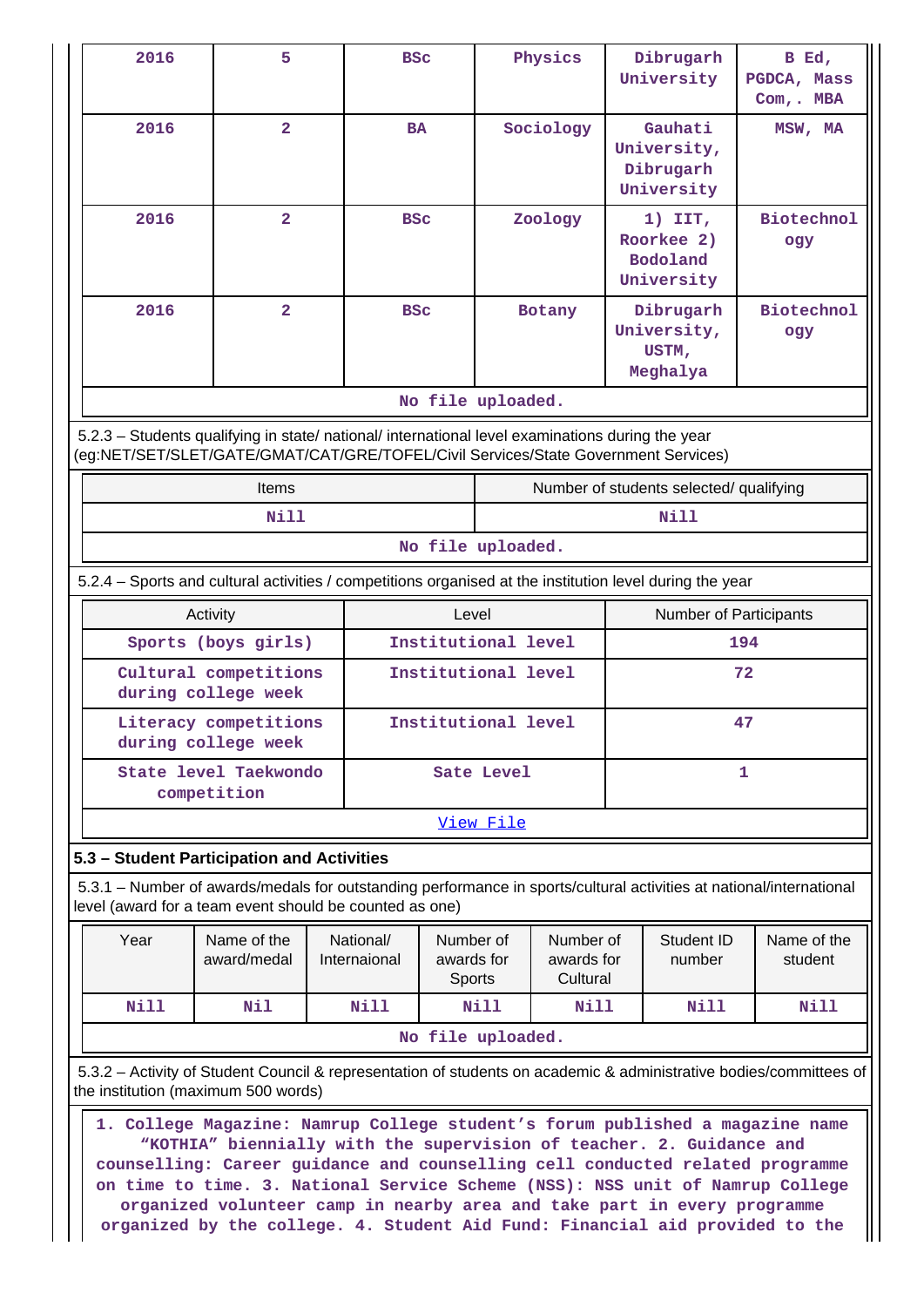**poor and meritorious students on selective basis by the college authority, Women Cell and Development Cell and Teacher Unit of Namrup College. 5. Best Graduate Award: Students who got highest marks in the degree final examination awarded the "Best Graduate Award" on the college establishment day programme. 6. Memorial Lecture, Debate and Essay competition: Namrup College organized "Bhaba Konwar memorial Lecture's as a part college establishment day programme. Essay competition also organized among the students in different occasions. 7. Excursion: College has organized excursion tour for the selective students in every year. 8. Student Union: Namrup College Student Union Election held every year to give freedom to share their issues and solution to the authority, to develop leadership as well as co-curricular activities among the students. 9. Facilities for the students: (a) Sports facility: College has an indoor stadium and big playground where students can practice and prepare for competitions. (b) Hostel facilities: A well equipped girls hostel is running in the college campus. (c) Canteen: Canteen facilities for the students where the provision of hygienic food items and drinking water facilities. (d) Computer lab and internet facilities are provided for students. (e) Language lab is set-up in the department of English. (f) Library: College library provides text books, reference books, magazine, journal, news papers etc. For the students. (g) Biotech Hub: College has Institutional level Biotech hub that sponsored by Department of Biotechnology, Govt. Of India. Through this hub, college students can avail laboratory facilities for their practical and project works. Besides these, biotech hub has facilities for ICT based class teaching. (h) Spoken English Course: English department provides spoken English course. (i) Laboratory: College has provided laboratory facilities for science and arts students according to their requirements. There are 3 halls to take up class through digital tools. College has formed different societies by the active support of students. The aim of these societies is to create leadership,**

**responsible social workers, smooth conduct of different programme in the college.**

#### **5.4 – Alumni Engagement**

5.4.1 – Whether the institution has registered Alumni Association?

 **No**

5.4.2 – No. of enrolled Alumni:

5.4.3 – Alumni contribution during the year (in Rupees) :

**0**

**0**

5.4.4 – Meetings/activities organized by Alumni Association :

**0**

# **CRITERION VI – GOVERNANCE, LEADERSHIP AND MANAGEMENT**

#### **6.1 – Institutional Vision and Leadership**

 6.1.1 – Mention two practices of decentralization and participative management during the last year (maximum 500 words)

 **6.1.1 Mention two practices of decentralization and participative management during the last year (maximum 500 words) Vision: The Namrup College since its inception is committed to broad-based yet rigorous education for all. It believes that education is the only way which helps people to think, feel and behave that contributes to their success and develops personality and improves lives. The college believes in self-study should not be neglected so it steers**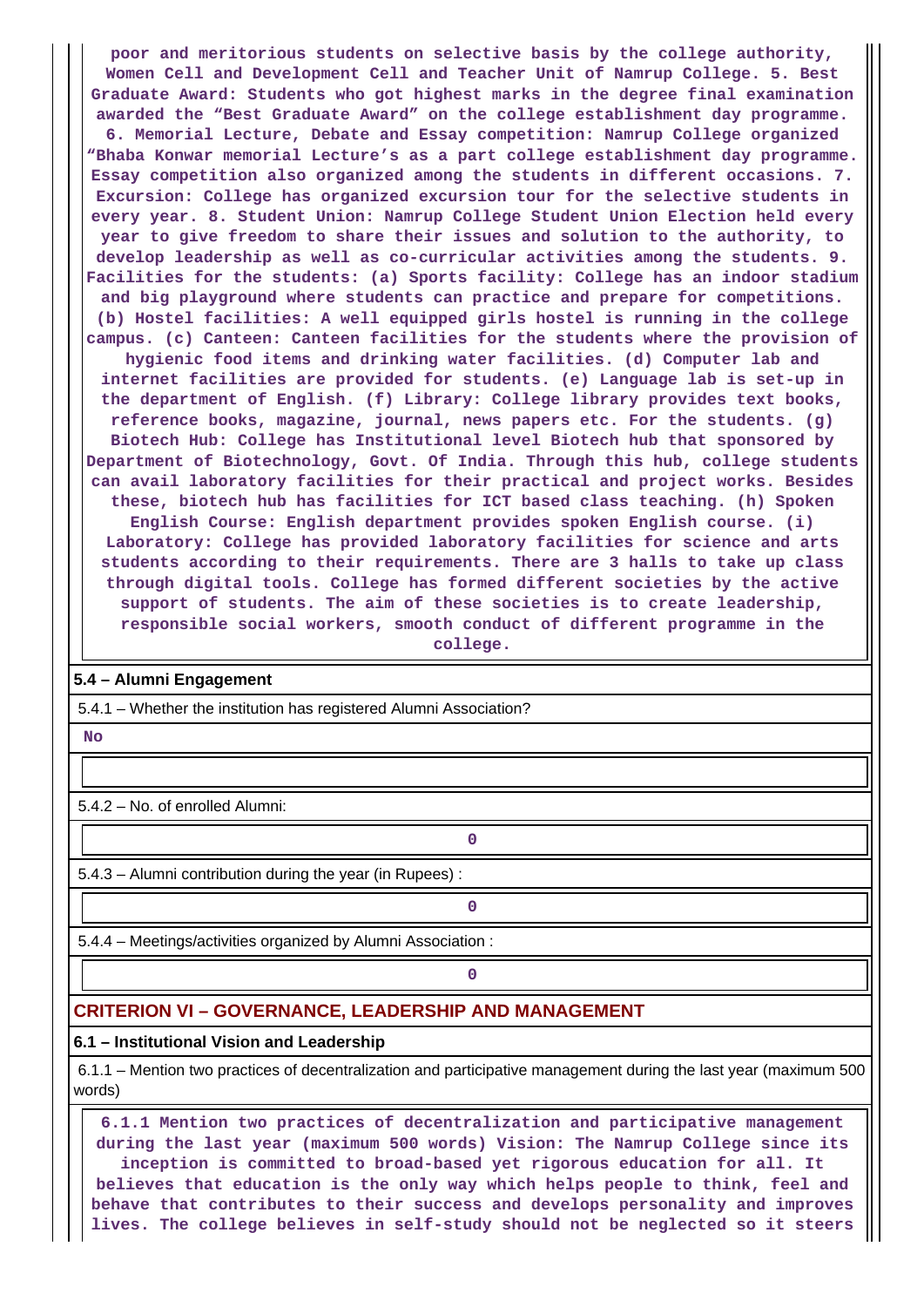**students towards introspection and self-learning. The college envisions a world where all both men and women have their rightful place and are given due recognition as leaders to reach the top positions in all sectors of human endeavour. The college also aims at stimulating active learning environment attracting young energetic boys and girls with an exceptional desire to make a difference to the world. Mission: The College has committed itself to the realisation of the ideals reflected in the vision of the College. The missions of the College are: Enrichment and empowerment of the young generation through quality education. The college has made a mission to achieve academic brilliance and prepare students to play a positive and meaningful role in nation building and to develop a vibrant academic ambience for research and higher studies and also aspires to introduce innovative techniques to make the teaching–learning process more effective and to prepare individuals for productive contribution to society and become pioneers of tomorrow. Another major mission of the college is to develop the potential of the students in extracurricular fields too. The college believes in democracy and one of its core element i.e. decentralised system of working. For this purpose several steps are taken for distribution of power and duties. For instance, different committees are formed to look after different academic /administrative works of the college. Faculty members are given representation in various committees/cells nominated by the Teachers council, in the IQAC and other committees. Every year, the composition of different committees is changed to ensure a uniform exposure of duties for academic and professional development There are examination committee, library committee, beautification committee, construction committee etc. Each member of the college is associated with one or the other of these committees and remain accountable for the performance and development in the concerned Fields. Then for smooth functioning of decentralised system and to conduct the final examination, different officer-incharges are selected for different semesters, from among the faculty members. The selected in-charges allot duties to the other teachers, make arrangements, and do all the other tasks related to the examination. All academic and operational policies are based on the unanimous decision of the governing body, the IQAC and the teachers council. Students are also empowered to play an important role in different activities. Functioning of different secretaries of students union (listed below) further reinforces decentralization: General Secretary, cultural secretary, boys common room secretary, girls common room secretary, student welfare and social service secretary, canteen secretary, etc.**

| 6.1.2 – Does the institution have a Management Information System (MIS)?                                              |                                                                                                                                                                                                                                                                                    |  |  |  |  |  |  |  |
|-----------------------------------------------------------------------------------------------------------------------|------------------------------------------------------------------------------------------------------------------------------------------------------------------------------------------------------------------------------------------------------------------------------------|--|--|--|--|--|--|--|
|                                                                                                                       | Partial                                                                                                                                                                                                                                                                            |  |  |  |  |  |  |  |
| 6.2 – Strategy Development and Deployment                                                                             |                                                                                                                                                                                                                                                                                    |  |  |  |  |  |  |  |
| 6.2.1 – Quality improvement strategies adopted by the institution for each of the following (with in 100 words each): |                                                                                                                                                                                                                                                                                    |  |  |  |  |  |  |  |
| Strategy Type                                                                                                         | Details                                                                                                                                                                                                                                                                            |  |  |  |  |  |  |  |
| Curriculum Development                                                                                                | As Namrup College is affiliated to<br>Dibrugarh University so all the steps<br>regarding curriculum development is<br>taken by the University solely.                                                                                                                              |  |  |  |  |  |  |  |
| Teaching and Learning                                                                                                 | For effective teaching and learning<br>Audio-visual system is used for<br>classroom teaching. Students' progress<br>is regularly monitored through unit<br>test, sessional test, seminars/group<br>discussion and home assignments etc.<br>Regular feedback is also taken from the |  |  |  |  |  |  |  |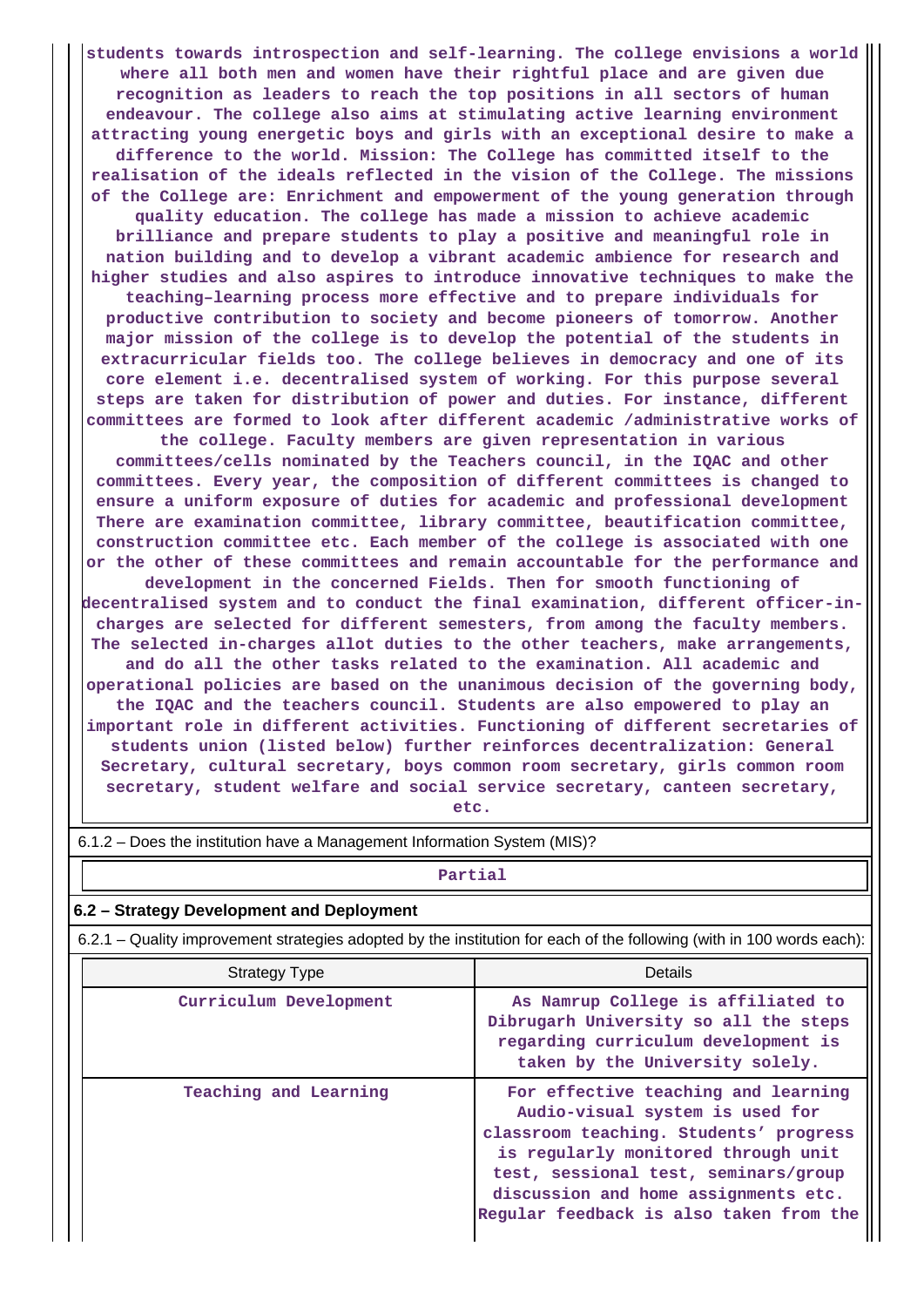|                                                               | students. Extra-curricular programmes<br>like Quiz, debate and cultural<br>competitions are held to improve the<br>overall knowledge of the students.<br>Talks by special invitees are also<br>arranged on certain topics. Improvement<br>of computer aided methods of teaching<br>and learning are encouraged too.<br>Enrichment of central library and<br>departmental libraries is given keen<br>interest and proper record of book<br>issue is maintained in the college<br>library and in departmental libraries<br>of each departments. After completion<br>of syllabus of each department all<br>teachers do revision, do extra tutorial<br>classes for clearing each and every<br>single doubt of students on any topic. |
|---------------------------------------------------------------|----------------------------------------------------------------------------------------------------------------------------------------------------------------------------------------------------------------------------------------------------------------------------------------------------------------------------------------------------------------------------------------------------------------------------------------------------------------------------------------------------------------------------------------------------------------------------------------------------------------------------------------------------------------------------------------------------------------------------------|
| Examination and Evaluation                                    | Semester examinations are conducted<br>by the affiliating university. College<br>conducts internal assessment of<br>students according to the university<br>guidelines. Class tests/surprise tests,<br>student seminars, interactive sessions,<br>practical examinations, by departments<br>to evaluate the students. Unit tests<br>and sessional examinations are held<br>regularly. Many of our teachers take<br>part in the evaluation process of the<br>final examinations.                                                                                                                                                                                                                                                  |
| Research and Development                                      | Teachers are always encouraged by the<br>authority to initiate research or do<br>research project. Some faculty members<br>have carried out academic research. In<br>this year 8 paper and 1 book chapters<br>were published in different<br>international journal and national<br>publisher respectively. Besides these,<br>two books were edited by Dr. Chabi<br>Gogoi. Two teachers are engaged in<br>research work for PhD. Moreover, the<br>teachers of the college regularly<br>attend seminars, in workshops and other<br>innovative events.                                                                                                                                                                              |
| Library, ICT and Physical<br>Infrastructure / Instrumentation | The college Library is well equipped<br>with reading room, good collection of<br>books and journals and internet<br>facility. Text books and Reference<br>books of all subjects were bought in<br>this year. A Network Research Centre<br>was there for the use of students and<br>faculties.                                                                                                                                                                                                                                                                                                                                                                                                                                    |
| Human Resource Management                                     | Faculty members are always prone to<br>collaborate with other agency to<br>increase the interest of students<br>towards employability and collaboration                                                                                                                                                                                                                                                                                                                                                                                                                                                                                                                                                                          |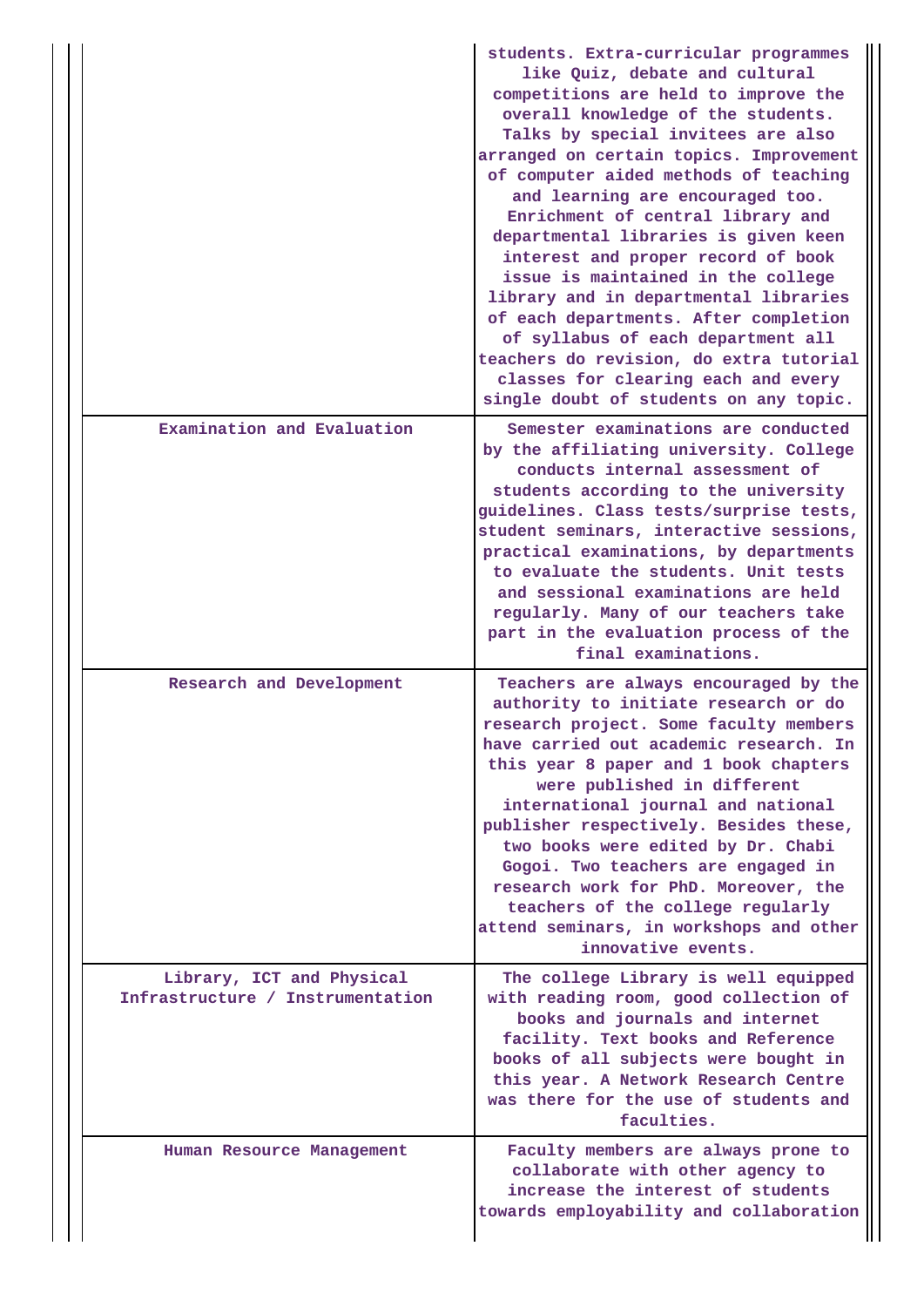|                       | activity. During the year chemistry<br>department have collaborated with Assam<br>Petro-chemicals Limited, Namrup for<br>industrial training to our students.                                                                                                                                              |
|-----------------------|------------------------------------------------------------------------------------------------------------------------------------------------------------------------------------------------------------------------------------------------------------------------------------------------------------|
| Admission of Students | Notification of admission is<br>published in newspaper and notified in<br>the notice board of the college. All<br>the information regarding admission is<br>provided in the college prospectus and<br>also through the college website. Free<br>admission is provided to poor but<br>meritorious students. |

6.2.2 – Implementation of e-governance in areas of operations:

| E-governace area                                                                                                                                        | Details                                                                                                                                                                                                                                                                                                                           |  |  |  |  |  |
|---------------------------------------------------------------------------------------------------------------------------------------------------------|-----------------------------------------------------------------------------------------------------------------------------------------------------------------------------------------------------------------------------------------------------------------------------------------------------------------------------------|--|--|--|--|--|
| Planning and Development                                                                                                                                | College has proposed complete office<br>automation in the DPR of RUSA proposal.<br>Office automation will include<br>students' database, faculty and staff<br>database, feedback system etc. Library<br>automation has been initiated by the<br>use of SOUL software.                                                             |  |  |  |  |  |
| Administration                                                                                                                                          | 1. Notices and circulars are uploaded<br>in the college website and communicated<br>to different departments through e-mail<br>from the office of the Principal 2.<br>Urgent message send through WhatsApp<br>messenger 3. Each and every IQAC notice<br>is circulated by the coordinator<br>himself through e-mail and WhatsApp. |  |  |  |  |  |
| Finance and Accounts                                                                                                                                    | 1. Receipt of admission fees is<br>proposed to be fully online from this<br>year onwards. 2. Salary of faculty<br>members and staff is transferred<br>directly to the bank account. 3. E-<br>tender is notified as per the<br>government guidelines for purchase of<br>items                                                      |  |  |  |  |  |
| Student Admission and Support                                                                                                                           | Applications are submitted for<br>admission to different courses through<br>the offline. But subsequent years, it<br>is proposed to adopt online mode.                                                                                                                                                                            |  |  |  |  |  |
| Examination                                                                                                                                             | Evaluation of answer scripts is<br>conducted offline in the affiliating<br>university. Faculty members of our<br>college perform their evaluation duties<br>as examiner, head examiner,<br>scrutinizer, reviewer as and when<br>appointed by the university.                                                                      |  |  |  |  |  |
| 6.3 - Faculty Empowerment Strategies                                                                                                                    |                                                                                                                                                                                                                                                                                                                                   |  |  |  |  |  |
| 6.3.1 – Teachers provided with financial support to attend conferences / workshops and towards membership fee<br>of professional bodies during the year |                                                                                                                                                                                                                                                                                                                                   |  |  |  |  |  |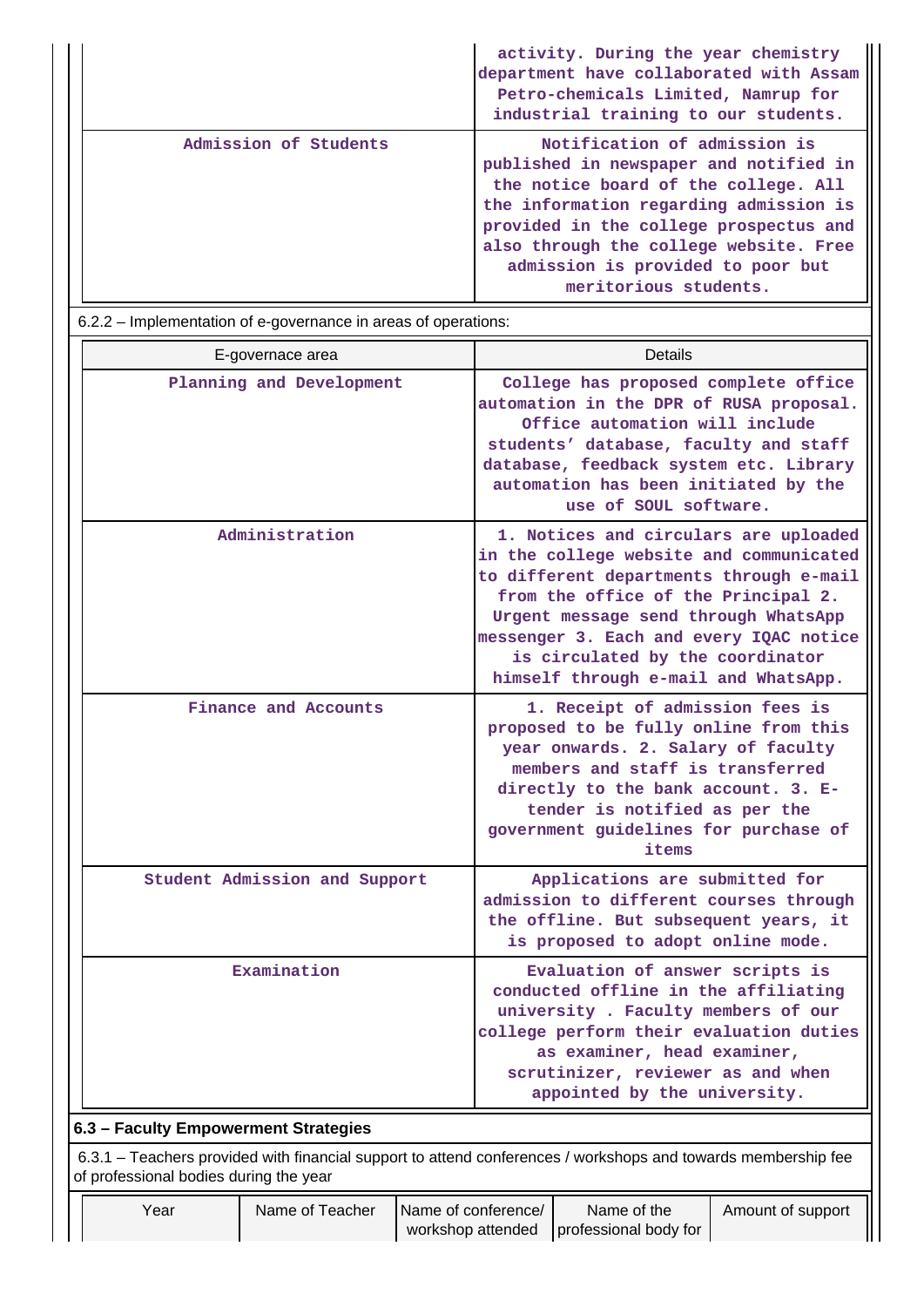|                                                                                                                                                                                                                                                                                                                                                          |                                                                                                                                                                 |          |                                                                                                   | for which financial<br>support provided |            |            | which membership<br>fee is provided |                                                  |                 |                                                      |  |
|----------------------------------------------------------------------------------------------------------------------------------------------------------------------------------------------------------------------------------------------------------------------------------------------------------------------------------------------------------|-----------------------------------------------------------------------------------------------------------------------------------------------------------------|----------|---------------------------------------------------------------------------------------------------|-----------------------------------------|------------|------------|-------------------------------------|--------------------------------------------------|-----------------|------------------------------------------------------|--|
| <b>Nill</b>                                                                                                                                                                                                                                                                                                                                              |                                                                                                                                                                 |          | Nil                                                                                               |                                         | Nil        |            | Nil                                 |                                                  |                 | Nill                                                 |  |
|                                                                                                                                                                                                                                                                                                                                                          |                                                                                                                                                                 |          |                                                                                                   | No file uploaded.                       |            |            |                                     |                                                  |                 |                                                      |  |
|                                                                                                                                                                                                                                                                                                                                                          | 6.3.2 - Number of professional development / administrative training programmes organized by the College for<br>teaching and non teaching staff during the year |          |                                                                                                   |                                         |            |            |                                     |                                                  |                 |                                                      |  |
| Year                                                                                                                                                                                                                                                                                                                                                     | Title of the<br>professional<br>development<br>programme<br>organised for<br>teaching staff                                                                     |          | Title of the<br>administrative<br>training<br>programme<br>organised for<br>non-teaching<br>staff | From date                               |            | To Date    |                                     | Number of<br>participants<br>(Teaching<br>staff) |                 | Number of<br>participants<br>(non-teaching<br>staff) |  |
| <b>Nill</b>                                                                                                                                                                                                                                                                                                                                              |                                                                                                                                                                 | Nil      | Nil                                                                                               |                                         | Nill       | Nill       |                                     | <b>Nill</b>                                      |                 | Nill                                                 |  |
|                                                                                                                                                                                                                                                                                                                                                          |                                                                                                                                                                 |          |                                                                                                   | No file uploaded.                       |            |            |                                     |                                                  |                 |                                                      |  |
| 6.3.3 - No. of teachers attending professional development programmes, viz., Orientation Programme, Refresher<br>Course, Short Term Course, Faculty Development Programmes during the year                                                                                                                                                               |                                                                                                                                                                 |          |                                                                                                   |                                         |            |            |                                     |                                                  |                 |                                                      |  |
| Title of the<br>professional<br>development<br>programme                                                                                                                                                                                                                                                                                                 |                                                                                                                                                                 |          | Number of teachers<br>who attended                                                                | From Date                               |            |            | To date                             |                                                  |                 | Duration                                             |  |
| Course                                                                                                                                                                                                                                                                                                                                                   | Short Term                                                                                                                                                      |          | 1                                                                                                 |                                         | 10/03/2016 | 16/03/2016 |                                     | 7                                                |                 |                                                      |  |
| Refresher<br>Course                                                                                                                                                                                                                                                                                                                                      |                                                                                                                                                                 |          | 1                                                                                                 |                                         | 18/04/2016 |            | 08/05/2016                          |                                                  |                 | 21                                                   |  |
|                                                                                                                                                                                                                                                                                                                                                          |                                                                                                                                                                 |          |                                                                                                   | No file uploaded.                       |            |            |                                     |                                                  |                 |                                                      |  |
| 6.3.4 - Faculty and Staff recruitment (no. for permanent recruitment):                                                                                                                                                                                                                                                                                   |                                                                                                                                                                 |          |                                                                                                   |                                         |            |            |                                     |                                                  |                 |                                                      |  |
|                                                                                                                                                                                                                                                                                                                                                          |                                                                                                                                                                 | Teaching |                                                                                                   |                                         |            |            | Non-teaching                        |                                                  |                 |                                                      |  |
| Permanent                                                                                                                                                                                                                                                                                                                                                |                                                                                                                                                                 |          |                                                                                                   | <b>Full Time</b>                        |            | Permanent  |                                     |                                                  | Full Time       |                                                      |  |
| 1                                                                                                                                                                                                                                                                                                                                                        |                                                                                                                                                                 |          | 1                                                                                                 |                                         |            | Nill       |                                     |                                                  |                 | <b>Nill</b>                                          |  |
| $6.3.5$ – Welfare schemes for                                                                                                                                                                                                                                                                                                                            |                                                                                                                                                                 |          |                                                                                                   |                                         |            |            |                                     |                                                  |                 |                                                      |  |
|                                                                                                                                                                                                                                                                                                                                                          | Teaching                                                                                                                                                        |          |                                                                                                   | Non-teaching                            |            |            |                                     |                                                  | <b>Students</b> |                                                      |  |
|                                                                                                                                                                                                                                                                                                                                                          | 1                                                                                                                                                               |          |                                                                                                   |                                         | 1          |            | 1                                   |                                                  |                 |                                                      |  |
| 6.4 - Financial Management and Resource Mobilization                                                                                                                                                                                                                                                                                                     |                                                                                                                                                                 |          |                                                                                                   |                                         |            |            |                                     |                                                  |                 |                                                      |  |
| 6.4.1 – Institution conducts internal and external financial audits regularly (with in 100 words each)                                                                                                                                                                                                                                                   |                                                                                                                                                                 |          |                                                                                                   |                                         |            |            |                                     |                                                  |                 |                                                      |  |
| All the Accounts of the institution are verified and audited by the certified<br>Auditor appointed by Governing Body and by the Government Auditor from the<br>Department of Accounts and Treasury, Government of Assam. The audited statement<br>of income and expenditures along with the Audit Report is placed before the G.<br>B. for its approval. |                                                                                                                                                                 |          |                                                                                                   |                                         |            |            |                                     |                                                  |                 |                                                      |  |
| 6.4.2 - Funds / Grants received from management, non-government bodies, individuals, philanthropies during the<br>year(not covered in Criterion III)                                                                                                                                                                                                     |                                                                                                                                                                 |          |                                                                                                   |                                         |            |            |                                     |                                                  |                 |                                                      |  |
| Name of the non government<br>funding agencies /individuals                                                                                                                                                                                                                                                                                              |                                                                                                                                                                 |          |                                                                                                   | Funds/ Grnats received in Rs.           |            |            |                                     |                                                  | Purpose         |                                                      |  |
|                                                                                                                                                                                                                                                                                                                                                          | Nil                                                                                                                                                             |          |                                                                                                   |                                         | 0          |            |                                     |                                                  | <b>NA</b>       |                                                      |  |
|                                                                                                                                                                                                                                                                                                                                                          |                                                                                                                                                                 |          |                                                                                                   |                                         |            |            |                                     |                                                  |                 |                                                      |  |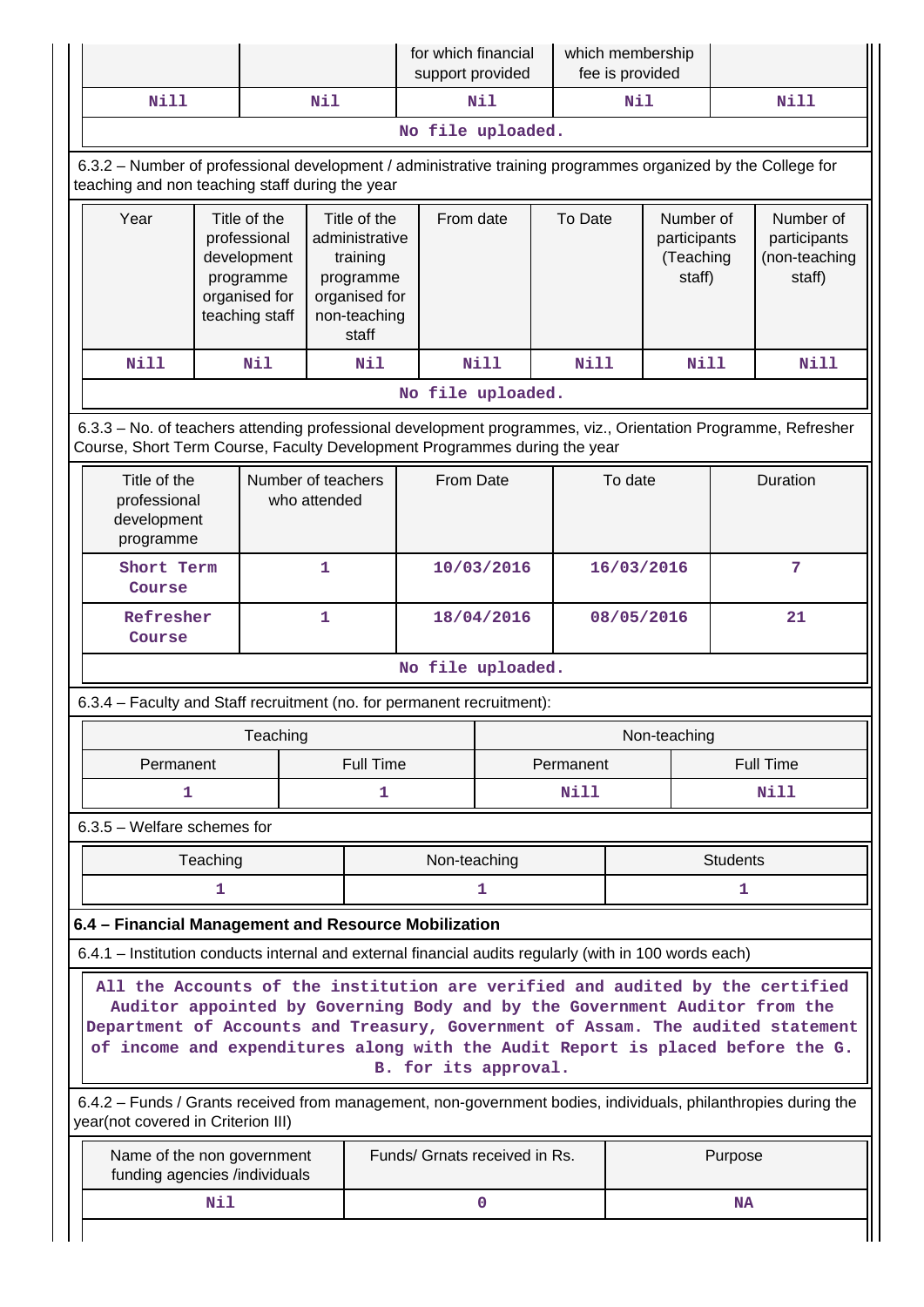6.4.3 – Total corpus fund generated

## **6.5 – Internal Quality Assurance System**

6.5.1 – Whether Academic and Administrative Audit (AAA) has been done?

| Audit Type     | External |             | Internal |           |  |  |
|----------------|----------|-------------|----------|-----------|--|--|
|                | Yes/No   | Agency      |          | Authority |  |  |
| Academic       | No       | Nill        | Yes      | Principal |  |  |
| Administrative | Yes      | Govt. Audit | Yes      | <b>CA</b> |  |  |

6.5.2 – Activities and support from the Parent – Teacher Association (at least three)

 **Namrup College believes in the academic, social, moral and cultural development of students by acquiring inputs from all stakeholders. Although the college does not maintain formally registered parent-teacher association, yet interactions of teachers with parents during parent-teacher meetings of different departments come up with new suggestions related to the overall development of the students. Teachers have been able to communicate with parents to prevent early marriages and other prejudices related to the drop-out of girl students. This has resulted in the increase in overall percentage of girl students in the college. Faculty members maintain attendance record of students. If a student shows poor attendance, then parents are informed about the same by faculty members and Principal and subsequently meetings are arranged by the college authority with the parents. In almost all cases, parents provide essential support and care to ensure proper attendance of their**

**ward.**

#### 6.5.3 – Development programmes for support staff (at least three)

 **1. Namrup College Teachers Unit is maintained some extents for the support staff of the college. 2. The college has provided ICT training to the office staff to handle RUSA Fund, PFMS Accounts, Office Accounts, etc. 3. Teaching staff in collaboration with Principal's office, farewell programme is conducted for the retired support staff.**

6.5.4 – Post Accreditation initiative(s) (mention at least three)

 **a. Physical Academic infrastructures have been improved through RUSA, UGC and State Government Fund. b. Development of I.C.T. facilities has been undergoing according to post accreditation initiatives. c. The institution had communicated about the shortage of faculty members in different departments. State Government has filled one vacant position during the year.**

#### 6.5.5 – Internal Quality Assurance System Details

| a) Submission of Data for AISHE portal | Yes |
|----------------------------------------|-----|
| b) Participation in NIRF               | No  |
| c)ISO certification                    | No  |
| d)NBA or any other quality audit       | No  |

6.5.6 – Number of Quality Initiatives undertaken during the year

| Year | Name of quality<br>initiative by IQAC   conducting IQAC | Date of    | Duration From | Duration To | Number of<br>participants |
|------|---------------------------------------------------------|------------|---------------|-------------|---------------------------|
| 2017 | 1. Awarness<br>programme on                             | 30/03/2017 | 30/03/2017    | 30/03/2017  | 120                       |

 **No file uploaded.**

**0**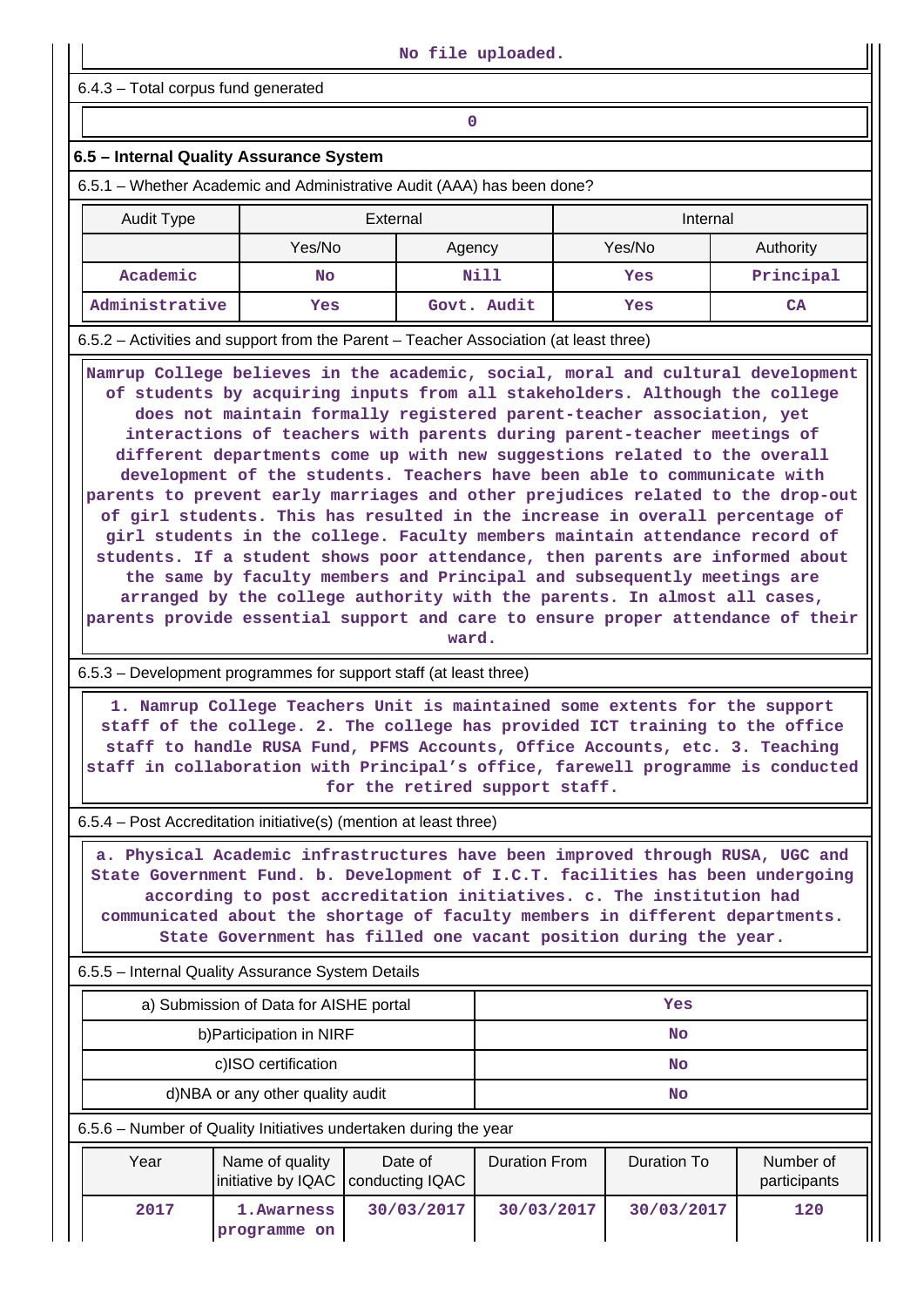|                                                                                                                                                                                                                                        | Domestic<br>Violence<br>Act, 2005                                                                                 |  |            |                                     |  |            |      |    |
|----------------------------------------------------------------------------------------------------------------------------------------------------------------------------------------------------------------------------------------|-------------------------------------------------------------------------------------------------------------------|--|------------|-------------------------------------|--|------------|------|----|
| 2016                                                                                                                                                                                                                                   | 2. UGC<br>sponsored<br>National<br>Seminar on<br>Current<br>Trends of<br>Biological<br>Research in<br>N.E. India  |  | 29/06/2016 | 29/06/2016                          |  | 30/06/2016 |      | 33 |
| 2016                                                                                                                                                                                                                                   | 3.<br>Outreaching<br>programme on<br>teaching on<br>biology and<br>biotechnolog<br>y for<br>secondary<br>students |  | 02/11/2016 | 02/11/2016                          |  | 03/11/2016 |      | 50 |
| 2016                                                                                                                                                                                                                                   | 4.<br>Outreaching<br>programme on<br>teaching on<br>biology and<br>biotechnolog<br>y for<br>secondary<br>students |  | 07/11/2016 | 07/11/2016                          |  | 09/11/2016 |      | 35 |
|                                                                                                                                                                                                                                        |                                                                                                                   |  |            | No file uploaded.                   |  |            |      |    |
| <b>CRITERION VII – INSTITUTIONAL VALUES AND BEST PRACTICES</b>                                                                                                                                                                         |                                                                                                                   |  |            |                                     |  |            |      |    |
| 7.1 - Institutional Values and Social Responsibilities                                                                                                                                                                                 |                                                                                                                   |  |            |                                     |  |            |      |    |
| year)                                                                                                                                                                                                                                  | 7.1.1 – Gender Equity (Number of gender equity promotion programmes organized by the institution during the       |  |            |                                     |  |            |      |    |
| Title of the<br>programme                                                                                                                                                                                                              | Period from                                                                                                       |  |            | Period To<br>Number of Participants |  |            |      |    |
|                                                                                                                                                                                                                                        |                                                                                                                   |  |            |                                     |  | Female     | Male |    |
| International<br>08/03/2017<br>women's day<br>celebration by<br>organizing a<br>popular talk on<br>"Be bold for<br>change" and<br>(One act play)                                                                                       |                                                                                                                   |  | 08/03/2017 |                                     |  | 57         | 31   |    |
|                                                                                                                                                                                                                                        | 7.1.2 - Environmental Consciousness and Sustainability/Alternate Energy initiatives such as:                      |  |            |                                     |  |            |      |    |
|                                                                                                                                                                                                                                        | Percentage of power requirement of the University met by the renewable energy sources                             |  |            |                                     |  |            |      |    |
| Contribution was made by Green Life Society through plantation of sapling.<br>World environment day celebrated by organizing a popular talk. Provision of<br>damping ground was managed by the institution for solid waste management. |                                                                                                                   |  |            |                                     |  |            |      |    |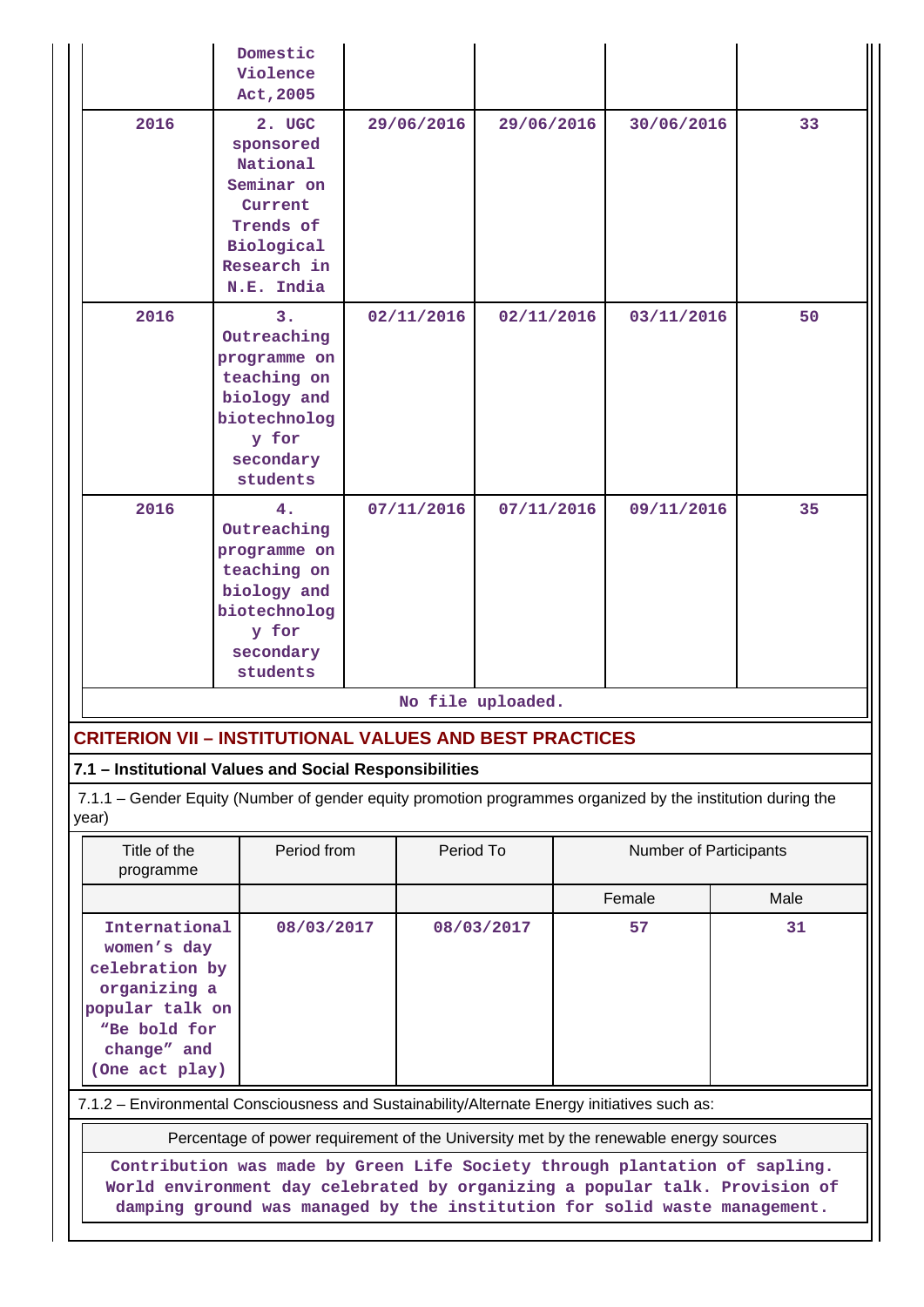| 7.1.3 - Differently abled (Divyangjan) friendliness                                                                    |                                                                                                                                                                           |                                                     |           |                |              |                                           |                                   |                                                                         |                                                     |
|------------------------------------------------------------------------------------------------------------------------|---------------------------------------------------------------------------------------------------------------------------------------------------------------------------|-----------------------------------------------------|-----------|----------------|--------------|-------------------------------------------|-----------------------------------|-------------------------------------------------------------------------|-----------------------------------------------------|
| Item facilities                                                                                                        |                                                                                                                                                                           |                                                     | Yes/No    |                |              | Number of beneficiaries                   |                                   |                                                                         |                                                     |
|                                                                                                                        | Physical facilities                                                                                                                                                       |                                                     |           | <b>No</b>      |              | Nill                                      |                                   |                                                                         |                                                     |
|                                                                                                                        | Provision for lift                                                                                                                                                        |                                                     |           | <b>No</b>      |              | <b>Nill</b>                               |                                   |                                                                         |                                                     |
|                                                                                                                        | Ramp/Rails                                                                                                                                                                |                                                     |           | <b>No</b>      |              |                                           | <b>Nill</b>                       |                                                                         |                                                     |
|                                                                                                                        | <b>Braille</b>                                                                                                                                                            |                                                     | <b>No</b> |                |              | <b>Nill</b>                               |                                   |                                                                         |                                                     |
|                                                                                                                        | Software/facilities                                                                                                                                                       |                                                     |           |                |              |                                           |                                   |                                                                         |                                                     |
|                                                                                                                        | Rest Rooms                                                                                                                                                                |                                                     | <b>No</b> |                |              |                                           | <b>Nill</b>                       |                                                                         |                                                     |
|                                                                                                                        | Scribes for examination                                                                                                                                                   |                                                     | <b>No</b> |                |              |                                           | <b>Nill</b>                       |                                                                         |                                                     |
|                                                                                                                        | Special skill<br>development for                                                                                                                                          |                                                     |           |                | <b>No</b>    |                                           | <b>Nill</b>                       |                                                                         |                                                     |
|                                                                                                                        | differently abled                                                                                                                                                         |                                                     |           |                |              |                                           |                                   |                                                                         |                                                     |
|                                                                                                                        | students                                                                                                                                                                  |                                                     |           |                |              |                                           |                                   |                                                                         |                                                     |
| 7.1.4 - Inclusion and Situatedness                                                                                     |                                                                                                                                                                           |                                                     |           |                |              |                                           |                                   |                                                                         |                                                     |
| Year                                                                                                                   | Number of<br>initiatives to<br>address<br>locational                                                                                                                      | Number of<br>initiatives<br>taken to<br>engage with |           | Date           | Duration     |                                           | Name of<br>initiative             | <b>Issues</b><br>addressed                                              | Number of<br>participating<br>students<br>and staff |
|                                                                                                                        | advantages<br>and disadva<br>ntages                                                                                                                                       | and<br>contribute to<br>local<br>community          |           |                |              |                                           |                                   |                                                                         |                                                     |
| 2016                                                                                                                   | $\mathbf{1}$                                                                                                                                                              | 1                                                   |           | 16/12/2<br>016 | $\mathbf{1}$ |                                           | Drawing<br>competiti<br><b>on</b> | Empower<br>ment of<br>deprived<br>people of<br><b>local</b><br>children | 30                                                  |
| 2017                                                                                                                   | 1                                                                                                                                                                         | 1                                                   |           | 11/04/2<br>017 | $\mathbf{1}$ |                                           | Cleanli<br>ness<br>drive          | Hygenic<br>practices                                                    | 25                                                  |
| 2016                                                                                                                   | $\mathbf{1}$                                                                                                                                                              | $\mathbf{1}$                                        |           | 11/04/2<br>017 | $\mathbf{1}$ |                                           | Film<br>show                      | Rethink<br>ing of<br>Ambedkar                                           | 25                                                  |
| 2017                                                                                                                   | $\mathbf{1}$                                                                                                                                                              | $\mathbf{1}$                                        |           | 28/02/2<br>017 | $\mathbf{1}$ | Science<br>quix comp ment of c<br>etition |                                   | Develop<br>ompetitiv<br>e<br>attitude                                   | 42                                                  |
|                                                                                                                        |                                                                                                                                                                           |                                                     |           |                |              |                                           |                                   |                                                                         |                                                     |
| No file uploaded.<br>7.1.5 - Human Values and Professional Ethics Code of conduct (handbooks) for various stakeholders |                                                                                                                                                                           |                                                     |           |                |              |                                           |                                   |                                                                         |                                                     |
|                                                                                                                        | <b>Title</b><br>Follow up(max 100 words)<br>Date of publication                                                                                                           |                                                     |           |                |              |                                           |                                   |                                                                         |                                                     |
| College Prospectus for<br><b>Students</b>                                                                              | Students are motivated<br>25/05/2016<br>and directed to maintain<br>highest standard of<br>behavior and discipline<br>both inside and outside<br>the college. Counselling |                                                     |           |                |              |                                           |                                   |                                                                         |                                                     |
|                                                                                                                        |                                                                                                                                                                           |                                                     |           |                |              | classes were operated for                 |                                   |                                                                         |                                                     |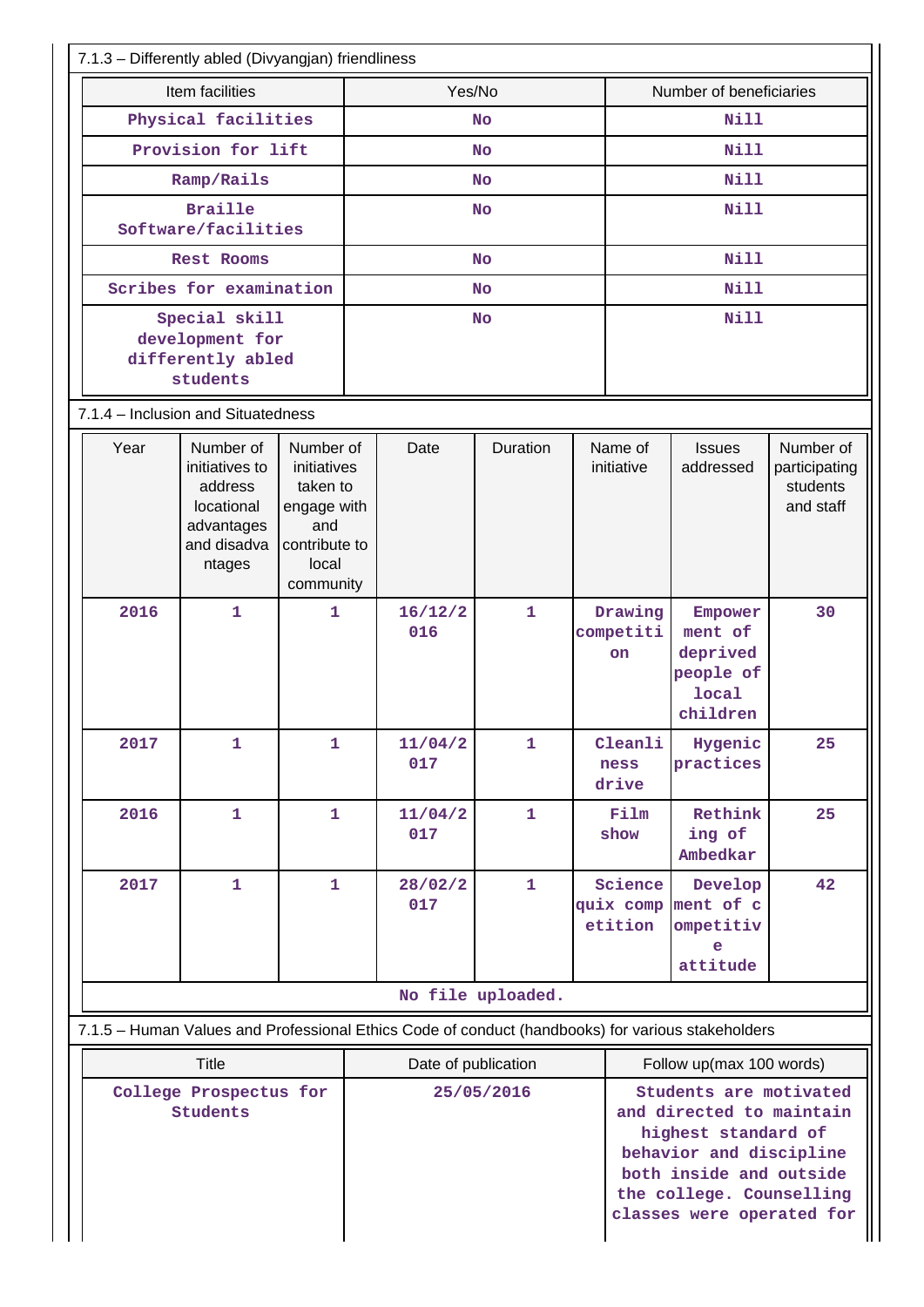**the new comer students to cope up with the academic environments of the institution. Students have to abide by the rules and regulations prescribed by the college authority. Violation of rules, irregular attendance, discourtesy to teachers and staff members, use of physical force, use of filthy obscene language, wilful damage of institutional property will incur strict disciplinary action. Attendance to the college functions like meetings, annualsports week, seminars, group discussion, viva-voce etc are mandatory to all students.**

| 7.1.6 – Activities conducted for promotion of universal Values and Ethics |                                       |               |             |     |  |  |  |  |
|---------------------------------------------------------------------------|---------------------------------------|---------------|-------------|-----|--|--|--|--|
|                                                                           | Activity                              | Duration From | Duration To |     |  |  |  |  |
|                                                                           | Death Anniversary<br>of Ambedkar      | 05/09/2016    | 05/09/2016  | 42  |  |  |  |  |
|                                                                           | Birth Day of<br>Ambedkar              | 11/04/2017    | 11/04/2017  | 50  |  |  |  |  |
|                                                                           | Celebration of<br>Gandhi Jayanti      | 02/10/2016    | 02/10/2016  | 45  |  |  |  |  |
|                                                                           | Celebration of<br>children's day      | 11/11/2016    | 11/11/2016  | 42  |  |  |  |  |
|                                                                           | Celebration of<br><b>Teachers Day</b> | 05/09/2016    | 05/09/2016  | 115 |  |  |  |  |

#### **No file uploaded.**

7.1.7 – Initiatives taken by the institution to make the campus eco-friendly (at least five)

 **? Plantation of sapling, ? Solid waste management as damping garbage, ? Gardening in the college campus, ? Awareness speech on environmental degradation to the students, ? Cleaning drive of the college campus by the NSS voluntaries.**

#### **7.2 – Best Practices**

7.2.1 – Describe at least two institutional best practices

 **Best practices -01 1. Title of the Practice: Approach to enhancing higher education through Distance Education 2. Objective of the practice: Higher Education refers to education in post higher secondary institution, colleges and universities. It is called education as it is concerned with processes in the more advanced phases of human learning. In India many people like those living in rural and remote areas, housewives , working people etc are not getting chance to access higher education due to one reason or other. However**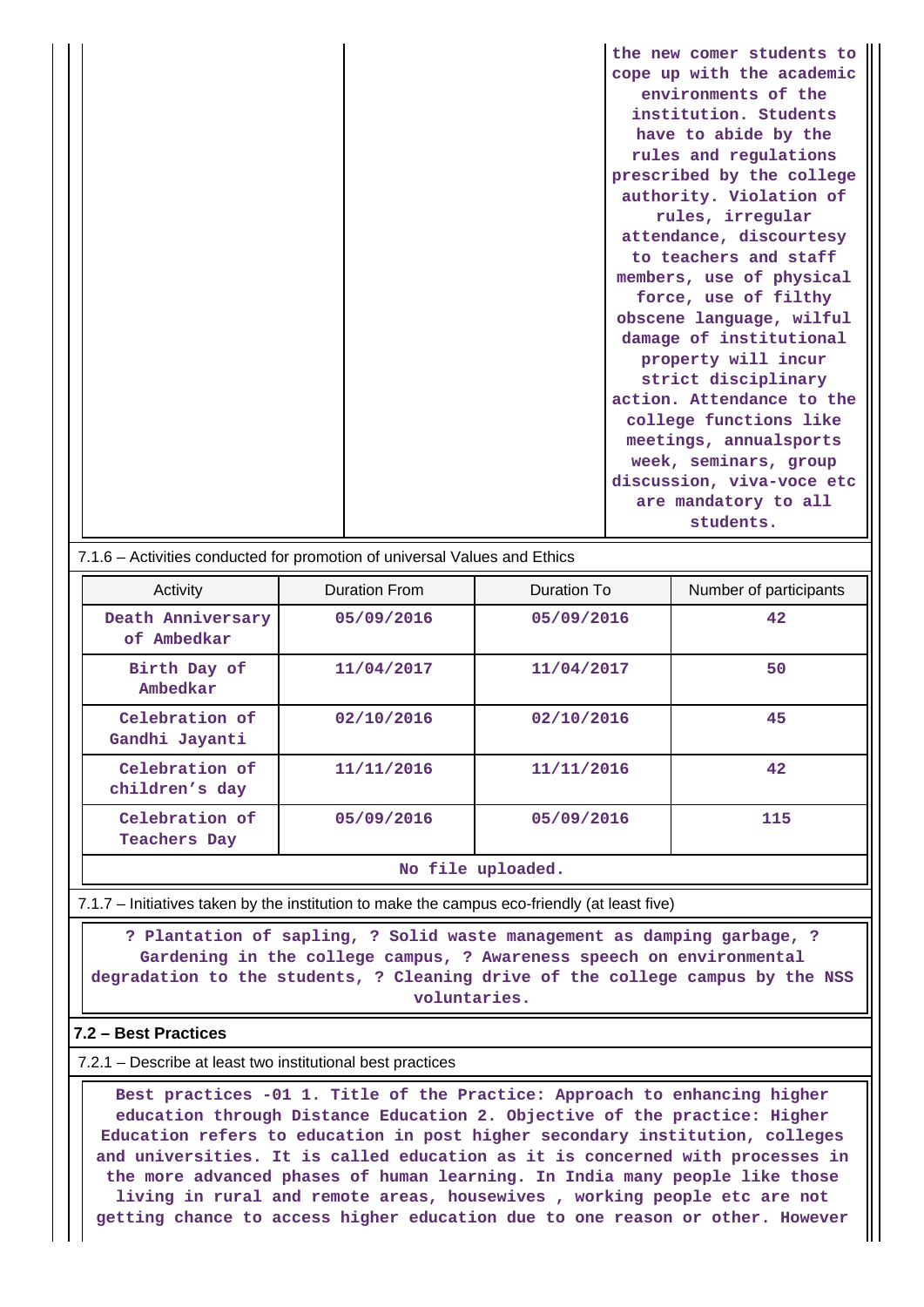**it is seen that some of them wish to upgrade or acquire knowledge through studies in various fields. In order to provide access those people to higher education the KKHSOU was established in 2005 in Assam. By following this initiative, Namrup College also open distance education for the people of the neighbouring area. 3. The Context: Literacy rate of the neighbouring areas of Namrup College is not very encouraging. It is approximately 66 percent. So Namrup College tries to provide a platform for those people who have a desire to acquire knowledge through distance education. 4. The Practice: Like other educational institutions, Namrup college tries to provide educational opportunities to all who have a desire of knowledge. The people who are not able to acquire knowledge in his/her student age, Namrup College provide the facility of Distance Education by opening the centre of KKHSOU. The target group of the KKHSOU are the people living in rural , remote, mountainous and border areas, working people who wish to develop their professional skills, women particularly housewives, people deprived of higher education at a young age but desirous to improve their qualification , people engaged in different services, business , agriculture or the other profession etc. Students who joined KKHSOU belong to these above target groups believed that KKHSOU has been able to spread higher education in the rural and backward areas. This is because the students are pursuing higher education in their own mother tongue i.e. in Assamese. Besides this, there is no stipulated age bar for admission, minimum education qualification the KKHSOU has been able to reach its target groups. There are several programmes offered by the KKHSOU centre, Namrup College in the neighbouring areas. These are B.P.P , B.A (Major Pass ) M.A etc. Total number of 477 students has been enrolled in KKHSOU since 2008. KKHSOU students have shown tremendous success in their respective examination. During 2011, 87 students in B.A final examination passed out in all Assam level .In Namrup College, in 2011, out of seven students all the seven students (100) passed out in the B.A final examination .Out of seven students', four students got distinction. In 2012, out of twenty four students, all the twenty four students passed out. Among twenty four students five students got distinction. Namrup College continues this step of providing knowledge to desired person in the neighbouring areas through KKHSOU. 5. Evidence of the success: The Centre of KKHSOU in Namrup College endeavours to attain its goal and to some extent it has become successful. Some students both male and female are able to get promotion in their respective jobs. Moreover students belong to the age of 56 to 30 are cooperatively submit all the assignment given by the centre. This enhances the educational environment in the respective centre. 6. Problems encountered and resources required: The problem related to the centre in case of providing knowledge to desired person is some social economic constraint like family problem. Best practices -02 1. Title of the Practice: Approach to create Sport Environment 2. Objective of the practice: Sport is an important part of student life. It gives many skills to the students which are most essential for making their life happier and fruitful. Sports are like a platform where students of all creeds, color, religion and socio-economic status are joined equally. It creates harmony in society. So our college tries to enhance sports environment by focusing two sports mainly Taekwondo and Kabaddi. 3. The Context: Since Namrup College stands in one of the most remote part of Assam, but students have the ability to perform well in sports. So our college tries to create an environment among the students to show their spots talents by organizing different sports events. 4. The Practice: Sports is part of the curriculum for students. But not all students are interested in sports. If proper guidance and facilities are provided, sports can be a life changing profession in later life of promising students. Unlike some 10 years back, the concept of sports has changed a lot. Parents started investing in sports for their children. So Namrup College tries to create a sport environment for the students of the neighbouring areas. One of the important steps taken by our college was to organize inter-college sports competition under Dibrugarh**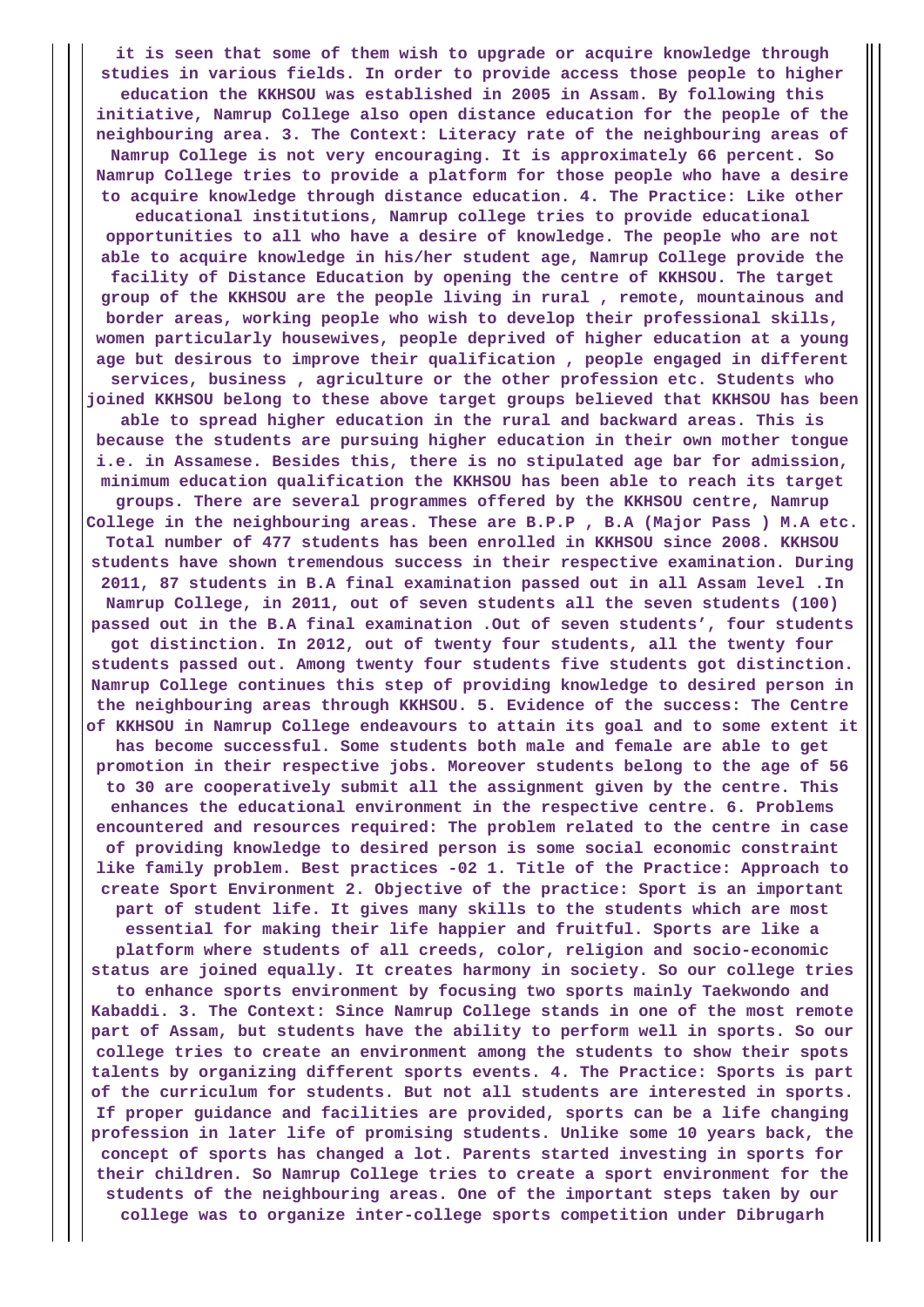**University. Inter- College Taekwondo Tournament 2012-13 of Dibrugarh University was held for the first time at Namrup College on 28.01.2013. A total of forty one students from nine colleges under Dibrugarh University participated in this tournament. It was really very enjoyable and delightful looking at the young participants who took part in this tournament. Namrup College organized the Inter- College Taekwondo Tournament four times consecutively in the history of Dibrugarh University. In the fourth consecutive year of Inter- College Taekwondo Tournament under Dibrugarh University, the number of participating college was increased to 30 and participating students was more than 90. It was a grand success for our college. This success not only enhanced the popularity of Taekwondo among the students of different colleges under Dibrugarh University, but also to motivate the parents to join their girl child in the sport of Taekwondo. Kabaddi is another sport where our college focuses on participation of college's students in different sports events mainly intercollegiate tournament under Dibrugarh University. Both boys and girls students of our college are interested to play the Kabaddi. Senior players give the special skills about this game to the new players. These two sports items-Taekwondo (individual event) and Kabaddi (Team event) now, become a two compulsory participatory events from Namrup College to Dibrugarh University sports festival every year. 5. Evidence of the success: Namrup College has meet success to some extent regarding the popularity of Taekwondo in neighbouring area. People are interested to enrol their children in this game. Students of our college are able to get prize in InterCollege Kabaddi and Taekwondo Tournament. 6. Problems encountered and resources required: The most important limitation is that the Government has no provision to appoint sports teacher in Colleges. Similarly College cannot appoint a full-time sports teacher for the same. It needs a doing the part of the Government that sports can become a better part in curricula.**

 Upload details of two best practices successfully implemented by the institution as per NAAC format in your institution website, provide the link

<https://namrupcollege.edu.in/uploads/files/Best%20Practices%202016-%202017.pdf>

#### **7.3 – Institutional Distinctiveness**

 7.3.1 – Provide the details of the performance of the institution in one area distinctive to its vision, priority and thrust in not more than 500 words

 **Knowledge provide to the students from various sources is one of the important goals of all educational institution. Because it gives the power to achieve physical, mental and also spiritual strength to the students to conquer the difficulties faced by them in their life. The famous quotation of SWAMI VIVEKANANDA is –It is knowledge alone that will save us in every department of life –in knowledge is worship. The more we know the better for us. By following this great quotation, our college try to enhance the knowledge of students by organizing various speech programme on college establishment day, annual freshmen social function. In our establishment Day, college organizes Late Bbaba Knowar memorial speech. Late Bbaba Knowar was the founder principal of Namrup College. For this special programme, college invite university vice chancellor, register, dean , professor , well-known writers etc . Every guest speaker shares the common goal of inspiring student's communities with their presentations, speeches and thoughtful words of advice. In annual freshmen social function, college invite special guest for giving speech to the fresher coming from different schools of our neighboring areas. Besides these, colleges also organize speech-programme by inviting well-known painters, film director, and spiritual persons. Padma shri, Jahnu Baruah inspired the students to work hard for achieving success in their life by giving lecture on film making to the students. Eminent Artist Mr. Noni Borpujari in his speech motivated the students to take painting seriously. From these speech programme organized by**